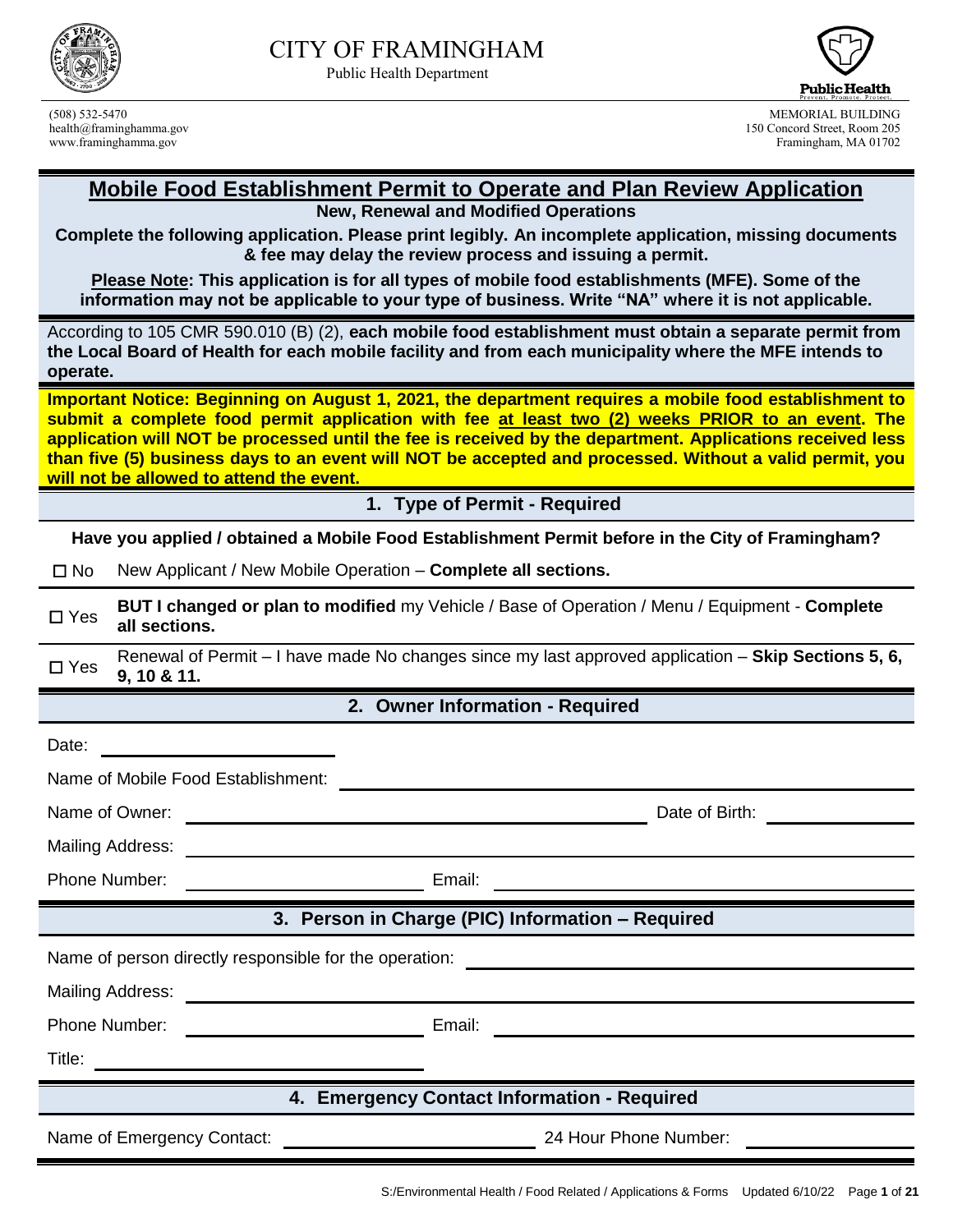| 5. Mobile Food Vehicle Information - Required                                                                                                                                                                                                                                                     |  |  |
|---------------------------------------------------------------------------------------------------------------------------------------------------------------------------------------------------------------------------------------------------------------------------------------------------|--|--|
| Name posted on the Mobile Food Vehicle:                                                                                                                                                                                                                                                           |  |  |
| Make:<br>Model:<br>Year:                                                                                                                                                                                                                                                                          |  |  |
| <b>Operator Cell Phone:</b><br>Name of Vehicle Operator:                                                                                                                                                                                                                                          |  |  |
| <b>Registration/Plate Number:</b>                                                                                                                                                                                                                                                                 |  |  |
| 6. Servicing Area Information                                                                                                                                                                                                                                                                     |  |  |
| Depending on the operation and type of food, a serving area may be required. This is a facility where the<br>MFE returns regularly to clean equipment, discharge liquids or solid wastes, refill water tanks and ice bins.                                                                        |  |  |
| If the equipment on the MFE is not capable of reheating TCS foods to their required temperature within two<br>hours or less, a service area will be required to cook and reheat TCS foods.                                                                                                        |  |  |
| $\Box$ No<br>Do you have a servicing area?<br>$\Box$ Yes                                                                                                                                                                                                                                          |  |  |
| If Yes, submit a copy of the food establishment permit & most recent routine food inspection report.                                                                                                                                                                                              |  |  |
| Name of servicing area (if applicable):                                                                                                                                                                                                                                                           |  |  |
| Address:                                                                                                                                                                                                                                                                                          |  |  |
| Phone Number:<br>Name of Point of Contact:                                                                                                                                                                                                                                                        |  |  |
| 7. Type of Operation(s) – Required - Permit Fee Determination                                                                                                                                                                                                                                     |  |  |
| When thinking about your Mobile Food Operation, check the applicable boxes below for the operation(s)<br>you perform. Check all that apply.                                                                                                                                                       |  |  |
|                                                                                                                                                                                                                                                                                                   |  |  |
| My mobile food operation DOES NOT prepare food, but DOES offer for sale COMMERCIALLY<br>А.<br>$\Box$<br>PREPACKAGED NON-TCS (Time / Temperature Control for Safety) foods.                                                                                                                        |  |  |
| Example: Foods not requiring refrigeration such as cookies, potato chips, candy etc.                                                                                                                                                                                                              |  |  |
| My mobile food operation DOES NOT prepare food, but DOES offer for sale COMMERCIALLY<br>B. O<br>PREPACKAGED ICE CREAM - NO soft-serve ice cream or products requiring scooping.                                                                                                                   |  |  |
| My mobile food operation Manufactures Frozen Desserts.<br>$C. \Box$                                                                                                                                                                                                                               |  |  |
| Example: Soft-Serve Ice Cream / Frozen Yogurt                                                                                                                                                                                                                                                     |  |  |
| Ŝ<br>An "Application for License to Manufacture Frozen Desserts and / or Ice Cream Mix" must also<br>be completed and submitted with this application - See page 15.                                                                                                                              |  |  |
| Testing Requirements: In accordance with 105 CMR 500.000, Good Manufacturing Practices for<br>$\bullet$<br>Food, all manufacturers must have their frozen dessert products tested monthly by an approved<br>laboratory.                                                                           |  |  |
| For both B & C above, a permit is required to be obtained by the Police Department. A permit can be<br>obtained either in the municipality where you live or from the Framingham Police Department (FPD) for<br>every person who engages in ice cream / frozen water-based product TRUCK VENDING. |  |  |
| My mobile food operation PREPARES, COOKS TCS FOODS upon a consumer's request (Immediate<br>$D. \Box$<br>Service).                                                                                                                                                                                 |  |  |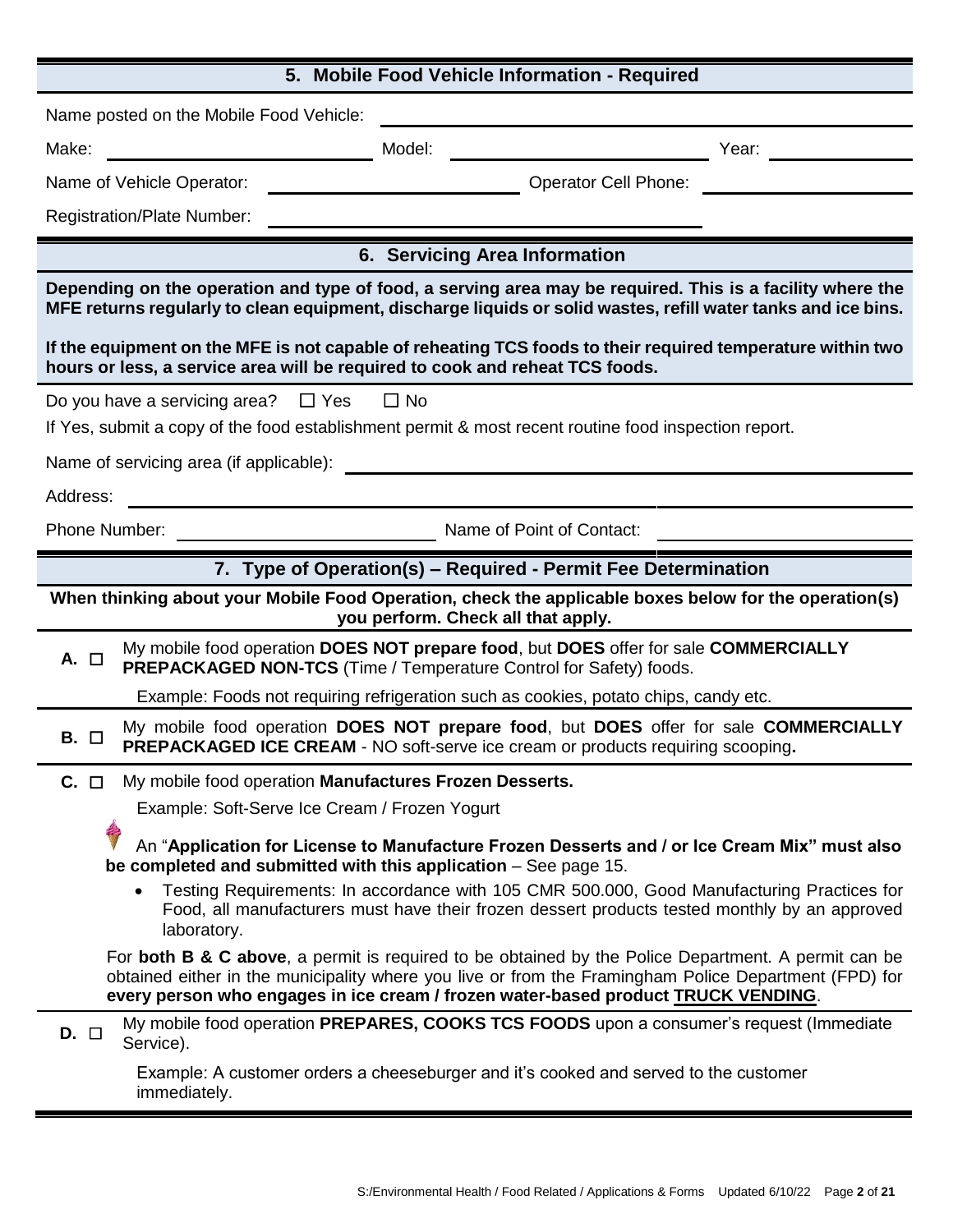| My mobile food operation PREPARES, COOKS TCS FOODS at my base of operation then HOLDS<br>$E.$ $\Box$<br>the items HOT on my mobile food unit.                                                              |                               |  |  |
|------------------------------------------------------------------------------------------------------------------------------------------------------------------------------------------------------------|-------------------------------|--|--|
| Example: Cooks soup at base of operation then immediately places soup in a steam table on the mobile<br>food unit.                                                                                         |                               |  |  |
| My mobile food operation PREPARES, COOKS & COOLS TCS FOODS at my base of operation in<br>$F.$ $\Box$<br>ADVANCE then REHEATS the TCS foods on my mobile food unit for <b>IMMEDIATE SERVICE.</b>            |                               |  |  |
| Example: Cooks and cools the soup at the base of operation then stores the soup refrigerated. The<br>soup is reheated on the mobile food unit for individual orders.                                       |                               |  |  |
| My mobile food operation PREPARES, COOKS & COOLS TCS FOODS at my base of operation then<br>$G.$ $\square$<br>REHEATS the TCS foods on my mobile food unit for HOT HOLDING.                                 |                               |  |  |
| Example: Cooks and cools the soup at the base of operation then reheats the soup on the mobile<br>food unit for hot holding.                                                                               |                               |  |  |
| 8. Propane Gas Tank(s) - Required                                                                                                                                                                          |                               |  |  |
| If propane gas is to be used, will the combine tank total exceed 42 lbs.?                                                                                                                                  | $\Box$ Yes<br>$\Box$ No       |  |  |
| $\Box$ NA – Not using propane                                                                                                                                                                              |                               |  |  |
| If Yes, a propane permit is required to be obtained from Framingham Fire Prevention Headquarters<br>located at 10 Loring Drive, Framingham MA, 508-532-5930                                                |                               |  |  |
| 9. Operation Times, Location(s) and Volume of Food                                                                                                                                                         |                               |  |  |
| Indicate days and hours of operation below:                                                                                                                                                                |                               |  |  |
| Mon ________ Tue ________ Wed _______ Thu<br>Sun                                                                                                                                                           | Fri<br>Sat                    |  |  |
| Provide Route(s) and / or Locations of Food Service in Framingham:                                                                                                                                         |                               |  |  |
|                                                                                                                                                                                                            |                               |  |  |
| What is your anticipated volume of food to be stored and prepared?                                                                                                                                         |                               |  |  |
|                                                                                                                                                                                                            |                               |  |  |
| 10. Truck Plumbing, Sinks, Water & Equipment                                                                                                                                                               |                               |  |  |
| Is a separate handwashing sink provided?                                                                                                                                                                   | $\square$ No<br>$\square$ Yes |  |  |
| Is a separate three-compartment sink with drain boards provided?                                                                                                                                           | $\square$ Yes<br>$\square$ No |  |  |
| Is a separate food preparation sink provided?                                                                                                                                                              | $\square$ Yes<br>$\square$ No |  |  |
| Is running potable hot and cold water provided?                                                                                                                                                            | $\square$ No<br>$\square$ Yes |  |  |
| What is the size of the holding tank for potable water?                                                                                                                                                    |                               |  |  |
| What is the size of the water tank inlet?                                                                                                                                                                  |                               |  |  |
| What is the size of the waste holding tank?                                                                                                                                                                |                               |  |  |
| Where will potable water be obtained from to fill the tank(s)?                                                                                                                                             |                               |  |  |
| Is the potable water tank made of safe / food grade materials?                                                                                                                                             | $\square$ No<br>$\Box$ Yes    |  |  |
| Will a hose be used to supply the water system?                                                                                                                                                            | $\square$ Yes<br>$\square$ No |  |  |
| The water supply system and hoses carrying water must be constructed with approved food-contact<br>materials and must be installed to preclude the backflow of contaminants into the potable water supply. |                               |  |  |
| What is the source of water?<br>$\square$ Well<br>$\Box$ Public                                                                                                                                            |                               |  |  |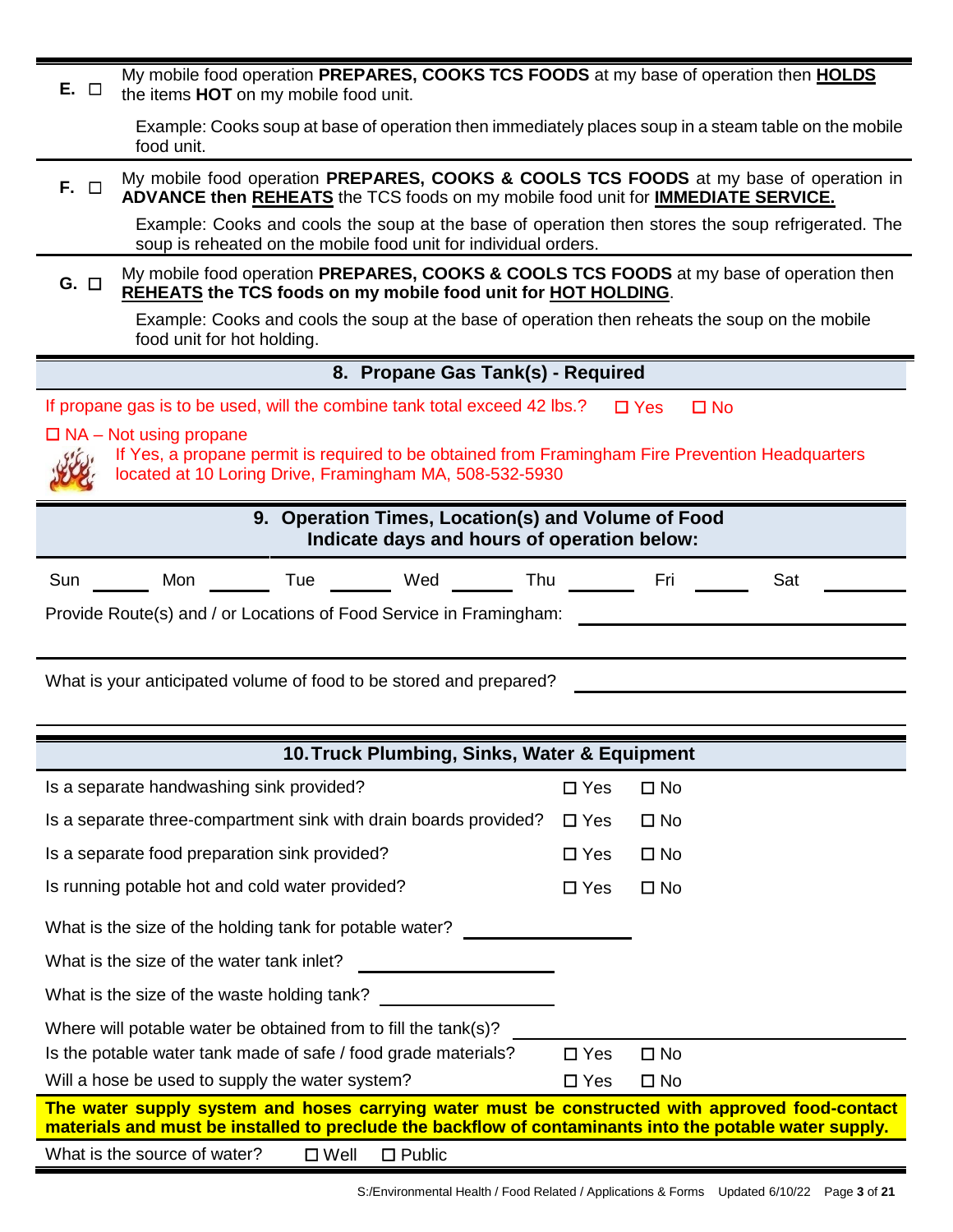| Will ice be used in the operation? $\Box$ Yes - Source?                                                                                                                                                                                                                                                            |            | $\square$ No |  |
|--------------------------------------------------------------------------------------------------------------------------------------------------------------------------------------------------------------------------------------------------------------------------------------------------------------------|------------|--------------|--|
| How and where will grease, garbage and other waste materials be disposed?                                                                                                                                                                                                                                          |            |              |  |
|                                                                                                                                                                                                                                                                                                                    |            |              |  |
|                                                                                                                                                                                                                                                                                                                    |            |              |  |
| Are windows and doors screened?                                                                                                                                                                                                                                                                                    | $\Box$ Yes | $\square$ No |  |
| Are light fixtures shielded in the food preparation area?                                                                                                                                                                                                                                                          | $\Box$ Yes | $\square$ No |  |
| Has the ventilation system been approved by the Framingham Fire Department?                                                                                                                                                                                                                                        | $\Box$ Yes | $\square$ No |  |
| Describe the material(s) used inside the truck:                                                                                                                                                                                                                                                                    |            |              |  |
| Ceiling:                                                                                                                                                                                                                                                                                                           |            |              |  |
| Are the floor and wall junctures coved and sealed? $\Box$ Yes<br>$\square$ No                                                                                                                                                                                                                                      |            |              |  |
| Describe or identify the location for the storage of personal clothing and belongings:                                                                                                                                                                                                                             |            |              |  |
|                                                                                                                                                                                                                                                                                                                    |            |              |  |
| Check the type of cooking equipment provided:                                                                                                                                                                                                                                                                      |            |              |  |
|                                                                                                                                                                                                                                                                                                                    |            |              |  |
| □ Rice Cooker<br>$\square$ Steam Kettles<br>$\square$ Broiler<br>$\Box$ Fryer $\Box$ Grill<br>$\Box$ Microwave                                                                                                                                                                                                     |            | $\Box$ Stove |  |
| $\Box$ Other, specify:                                                                                                                                                                                                                                                                                             |            |              |  |
| $\square$ No<br>Are steam tables provided? $\square$ Yes – How many?<br>Are mechanical refrigerators and freezers provided?<br>$\Box$ Yes $\Box$ No                                                                                                                                                                |            |              |  |
| If yes, how many refrigerators? How many freezers?<br>Is the equipment certified or classified for sanitation by an American National Standards Institute (ANSI)<br>accredited certification program such as National Sanitation Foundation (NSF) or Underwriters Laboratories<br>(UL)?<br>$\Box$ Yes<br>$\Box$ No |            |              |  |
| <b>11. Food Operation Information</b>                                                                                                                                                                                                                                                                              |            |              |  |
| Either list your food menu items or attach a copy of your menu to this application:                                                                                                                                                                                                                                |            |              |  |
|                                                                                                                                                                                                                                                                                                                    |            |              |  |
|                                                                                                                                                                                                                                                                                                                    |            |              |  |
|                                                                                                                                                                                                                                                                                                                    |            |              |  |
| List Sources of food (where are foods purchased from):<br><u> 1989 - Johann Barnett, fransk politik (d. 1989)</u>                                                                                                                                                                                                  |            |              |  |
|                                                                                                                                                                                                                                                                                                                    |            |              |  |
|                                                                                                                                                                                                                                                                                                                    |            |              |  |
|                                                                                                                                                                                                                                                                                                                    |            |              |  |
| Describe where and how TCS food(s) are stored and prepared: _____________________                                                                                                                                                                                                                                  |            |              |  |
|                                                                                                                                                                                                                                                                                                                    |            |              |  |
|                                                                                                                                                                                                                                                                                                                    |            |              |  |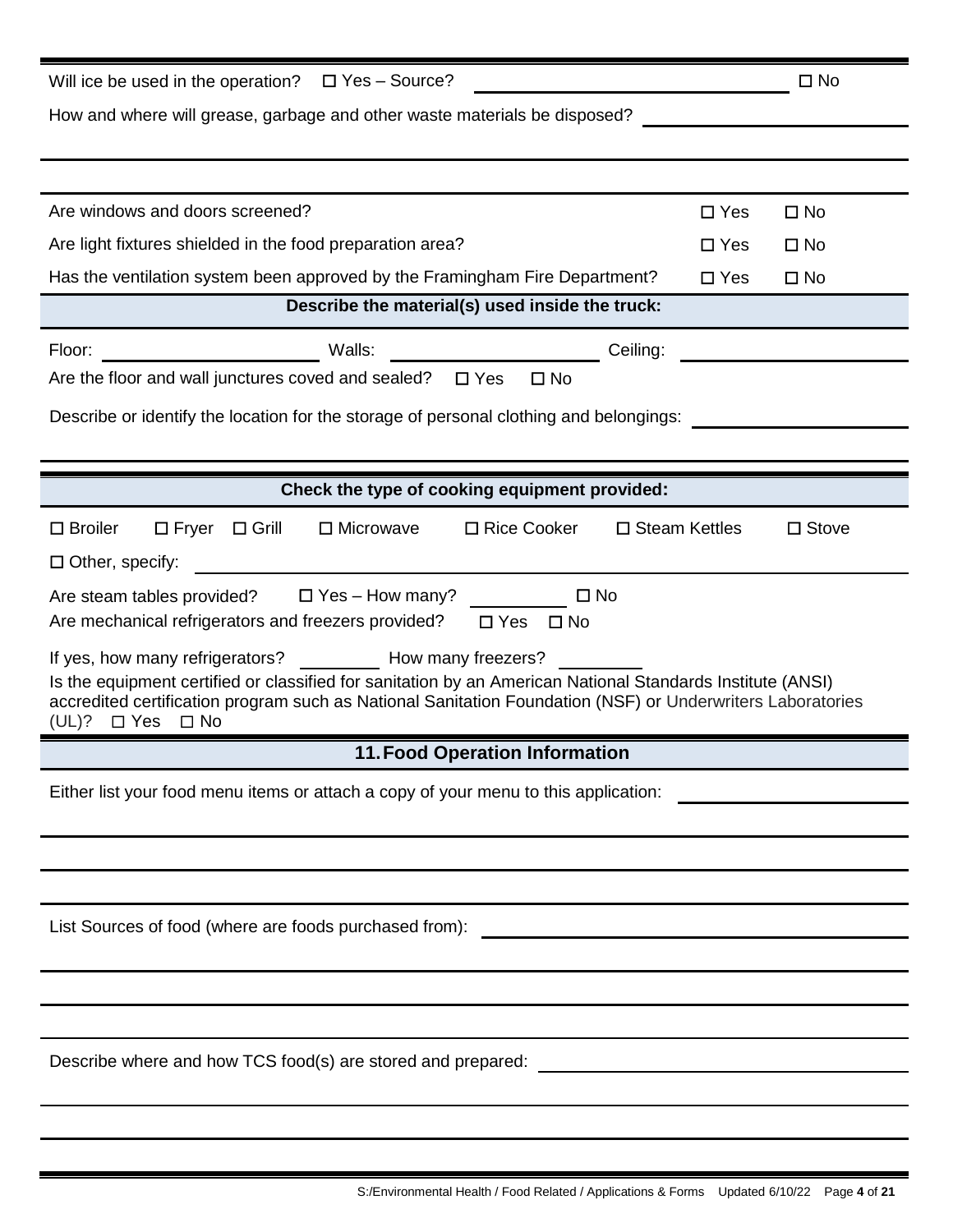| Describe where and how TCS food(s) are cooled (if applicable):                                                                                                                                                                                                                                                                                                                                                                                                                                                                                                                                                                                                                                                                                                                                                                                              |
|-------------------------------------------------------------------------------------------------------------------------------------------------------------------------------------------------------------------------------------------------------------------------------------------------------------------------------------------------------------------------------------------------------------------------------------------------------------------------------------------------------------------------------------------------------------------------------------------------------------------------------------------------------------------------------------------------------------------------------------------------------------------------------------------------------------------------------------------------------------|
| Will TCS food(s) be stored on the MFE overnight?<br>$\square$ Yes<br>$\square$ No                                                                                                                                                                                                                                                                                                                                                                                                                                                                                                                                                                                                                                                                                                                                                                           |
| If yes, where will the MFE be parked and how will it be powered?                                                                                                                                                                                                                                                                                                                                                                                                                                                                                                                                                                                                                                                                                                                                                                                            |
| Will condiments be used for self-service by the customers?<br>$\square$ Yes<br>$\square$ No                                                                                                                                                                                                                                                                                                                                                                                                                                                                                                                                                                                                                                                                                                                                                                 |
| If yes, describe how condiments will be protect:                                                                                                                                                                                                                                                                                                                                                                                                                                                                                                                                                                                                                                                                                                                                                                                                            |
| Are calibrated food thermometers available during all operations and service?<br>$\Box$ Yes<br>$\square$ No<br>Are foods labeled and dated?<br>$\Box$ Yes $\Box$ No<br>If yes, describe your labeling and date marking system:                                                                                                                                                                                                                                                                                                                                                                                                                                                                                                                                                                                                                              |
| What type of sanitizer is used?                                                                                                                                                                                                                                                                                                                                                                                                                                                                                                                                                                                                                                                                                                                                                                                                                             |
| <u> 1980 - Johann Barbara, martxa a</u><br>$\Box$ Quaternary Brand Name:<br>Contact Time: <u>_________</u>                                                                                                                                                                                                                                                                                                                                                                                                                                                                                                                                                                                                                                                                                                                                                  |
| $\Box$ Chlorine<br><b>Contact Time:</b><br><b>Brand Name:</b>                                                                                                                                                                                                                                                                                                                                                                                                                                                                                                                                                                                                                                                                                                                                                                                               |
| Provide location(s) of toilet facilities for employee use:                                                                                                                                                                                                                                                                                                                                                                                                                                                                                                                                                                                                                                                                                                                                                                                                  |
|                                                                                                                                                                                                                                                                                                                                                                                                                                                                                                                                                                                                                                                                                                                                                                                                                                                             |
| Note: Sanitizer is NOT a cleaner and shall only be used after proper washing with soap and rinsing with<br>potable water.                                                                                                                                                                                                                                                                                                                                                                                                                                                                                                                                                                                                                                                                                                                                   |
| Do you have a "Food Employee Reporting Agreement" Written Employee Health Policy?<br>$\Box$ Yes<br>$\square$ No                                                                                                                                                                                                                                                                                                                                                                                                                                                                                                                                                                                                                                                                                                                                             |
| If yes, submit a copy                                                                                                                                                                                                                                                                                                                                                                                                                                                                                                                                                                                                                                                                                                                                                                                                                                       |
| If no, use the Employee Health Policy Form on page 10.                                                                                                                                                                                                                                                                                                                                                                                                                                                                                                                                                                                                                                                                                                                                                                                                      |
| For Ice Cream Trucks: Per Massachusetts State Law and 520 CMR 15.00, all vendors selling any ice cream,<br>frozen dairy or frozen water-based food products on a truck must undergo a CORI / SORI Check with a<br>Police Department in Massachusetts. A Clearance Permit / Letter issued by the Chief of Police or the<br>board or officer having control of the police in a City or Town, or person authorized by them, must be<br>supplied to the Framingham Department of Public Health along with our application before a permit will<br>be issued. This law applies even if other food items are sold from the truck.                                                                                                                                                                                                                                 |
| Statement: I,<br>attest to the accuracy of the<br>information provided in this application and fully understand that any deviation from the above without prior<br>approval from the Framingham Public Health Department may nullify the final approval. I affirm to comply with the<br>2013 FDA Food Code, 105 CMR 590.000 and Local Regulations. I agree to allow the regulatory authority access<br>to the establishment / mobile food operation as specified under §8-402.11 and to the records specified under<br>§§ 3-203.12 and 5-205.13 and subparagraph 8-201.14(D) (6) and other information required by the regulatory<br>authority. Pursuant to M.G.L. CH. 62C, § 49A, I certify under the penalties of perjury that to the best of my<br>knowledge and belief, I have filed all State tax returns and paid all State taxes required under law. |
| <b>Federal Identification Number:</b>                                                                                                                                                                                                                                                                                                                                                                                                                                                                                                                                                                                                                                                                                                                                                                                                                       |
|                                                                                                                                                                                                                                                                                                                                                                                                                                                                                                                                                                                                                                                                                                                                                                                                                                                             |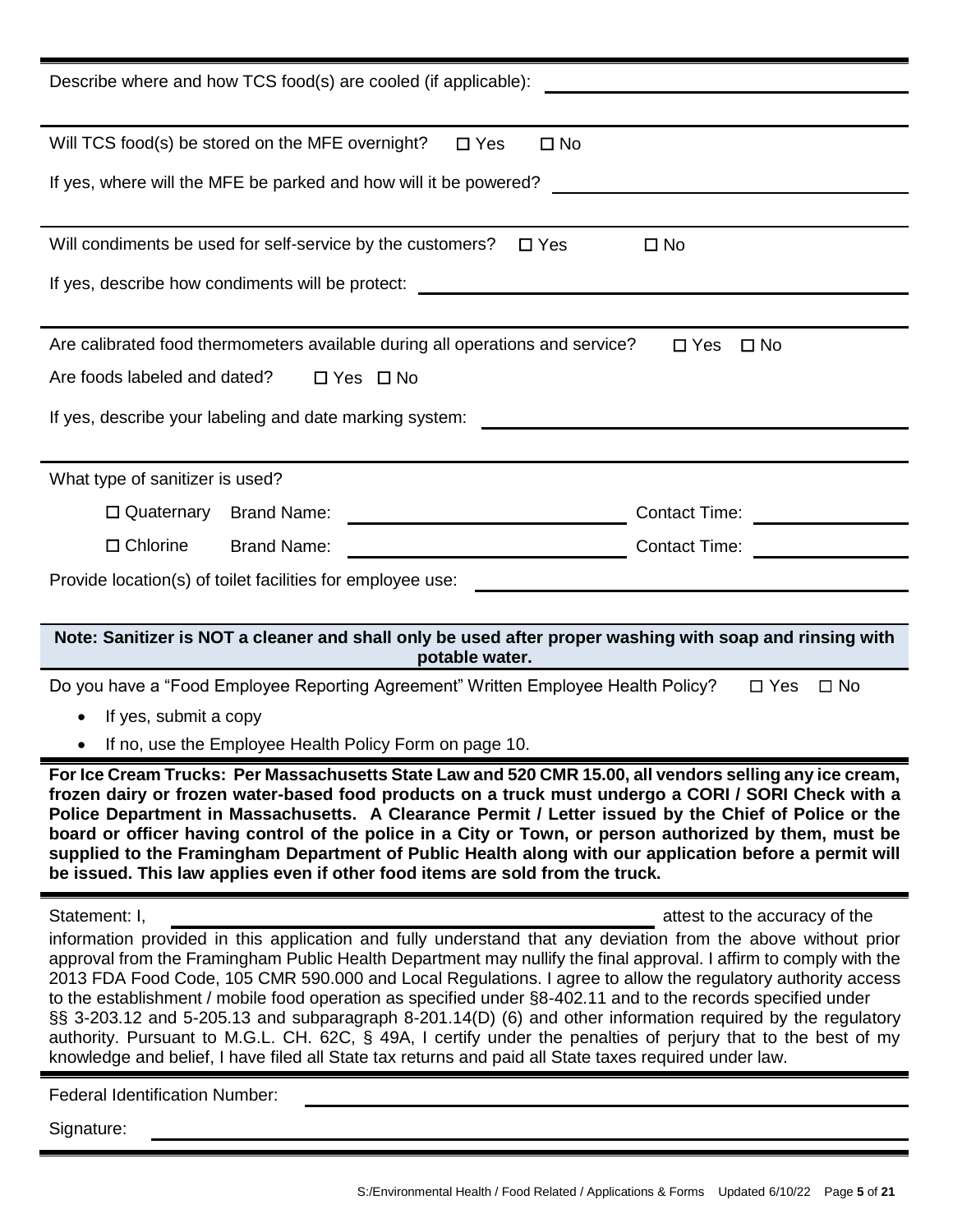| For all applicants, submit the following documents: |                                                                                                                                                                                                                                                                                                                                                                              |  |
|-----------------------------------------------------|------------------------------------------------------------------------------------------------------------------------------------------------------------------------------------------------------------------------------------------------------------------------------------------------------------------------------------------------------------------------------|--|
| $\Box$                                              | Completed "Mobile Food Operation Permit to Operate and Plan Review Application."                                                                                                                                                                                                                                                                                             |  |
|                                                     | An incomplete application and/or missing documents may delay the review process and issuing a<br>permit.                                                                                                                                                                                                                                                                     |  |
|                                                     | Fee: Your permit fee is determined by the box you checked in Section 7 above "Type of Operation(s)"<br>on page 2 and 3.                                                                                                                                                                                                                                                      |  |
| $\Box$                                              | If you checked box A and/or box B (Section 7 on page $2$ ) = Annual Permit Fee is \$50.00<br>If you checked box $C - F =$ (Section 7 on page 2 & 3) = Annual Permit Fee is \$100.00                                                                                                                                                                                          |  |
|                                                     | Make checks payable to "City of Framingham." Credit cards are only accepted online at this time. All<br>fees are non-refundable.                                                                                                                                                                                                                                             |  |
|                                                     | Applications will not be processed until the fee has been received.                                                                                                                                                                                                                                                                                                          |  |
| $\Box$                                              | Completed "Workers' Compensation Insurance Affidavit" - See page 8. Attach a copy of the Policy<br>Declaration page (showing the Policy Number and Expiration Date).                                                                                                                                                                                                         |  |
| $\Box$                                              | Menu - Include the Consumer Advisory (for raw / undercooked food if applicable) and the Allergy<br>Awareness language on your menu board.                                                                                                                                                                                                                                    |  |
| $\Box$                                              | Copy of State Hawkers & Peddlers License - Any person who goes from town to town or from place to<br>place in the same town selling goods to people passing by is required to obtain a Hawker and Peddler<br>license from the Massachusetts Division of Standards. A Hawker & Peddler license is required for all<br>individuals who are customer facing. For details visit: |  |
|                                                     | https://www.mass.gov/how-to/hawker-and-peddler-application                                                                                                                                                                                                                                                                                                                   |  |
| $\Box$                                              | Copy of the City of Framingham's Hawkers & Peddlers License (if applicable). See table on page 20. For<br>details and questions, contact the Licensing Department at 508-532-5402 or visit the website below:                                                                                                                                                                |  |
|                                                     | https://www.framinghamma.gov/398/Licensing                                                                                                                                                                                                                                                                                                                                   |  |
| $\Box$                                              | Completed "Application for License to Manufacture Frozen Desserts" (if applicable) – See page 15.                                                                                                                                                                                                                                                                            |  |
|                                                     | For Soft Serve Frozen Dessert: Laboratory results must be submitted to the Framingham<br>Department of Public Health within 30 days of the start of operation and monthly thereafter.<br>Laboratory list is provided on page 21.                                                                                                                                             |  |
| □                                                   | For Ice Cream Trucks: A Permit / Letter issued by the Chief of Police or the board or officer having control<br>of the police in a City or Town, or person authorized by them, must be supplied to the Framingham Public<br>Health Department before a permit will be issued.                                                                                                |  |
| $\Box$                                              | Copies of Person-in-Charge (PIC) Certified Food Protection Manager AND Allergy Awareness Certificates<br>(if applicable). Please check the expiration date on the certificates. If your certification is expired, submit a<br>copy of the invoice for recertification. For certification, visit the website below:                                                           |  |
|                                                     | https://www.mass.gov/lists/retail-food                                                                                                                                                                                                                                                                                                                                       |  |
|                                                     | This is not applicable to MFE selling commercially pre-packaged food items only.                                                                                                                                                                                                                                                                                             |  |
|                                                     | For NEW & Modified Operation applicants, in addition to the above documents, submit the following:                                                                                                                                                                                                                                                                           |  |
| $\Box$                                              | Layout of the vehicle - Pictures are acceptable. Identify the equipment on the vehicle.                                                                                                                                                                                                                                                                                      |  |
| $\Box$                                              | Copy of your servicing area agreement (if applicable).                                                                                                                                                                                                                                                                                                                       |  |
| $\Box$                                              | Provide a copy of servicing area food establishment permit (if applicable).                                                                                                                                                                                                                                                                                                  |  |
| $\Box$                                              | Copy of most recent routine food inspection report performed at your servicing area (if applicable).                                                                                                                                                                                                                                                                         |  |
|                                                     | Do NOT submit the following:                                                                                                                                                                                                                                                                                                                                                 |  |
|                                                     | Maintain a completed "Food Employee Reporting Agreement" form and "Vomit and Diarrheal Event Clean-<br>up Procedures" on your Mobile Food Establishment at all times. Templates are provided on page 10 & 11.                                                                                                                                                                |  |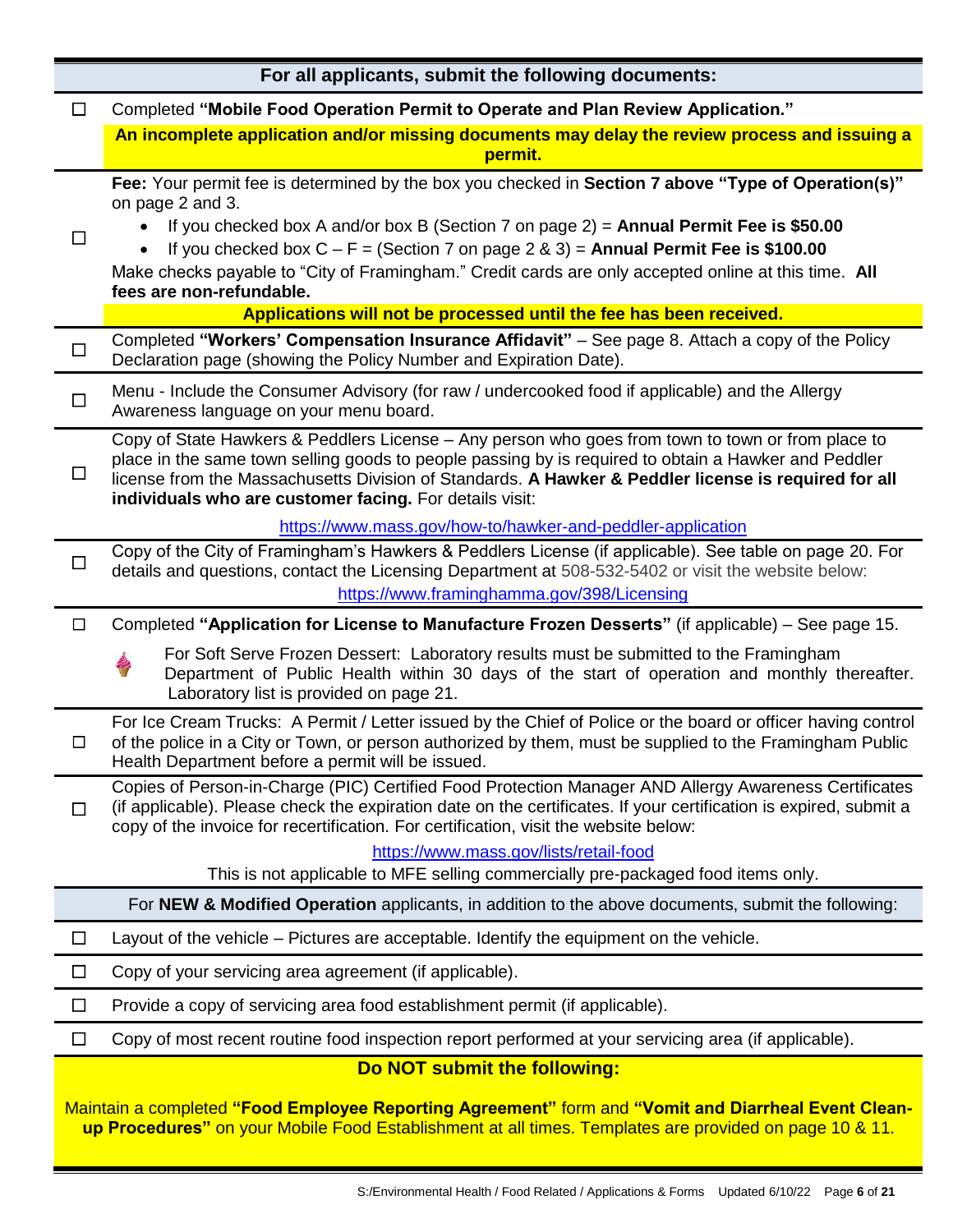| <b>For Official Use Only</b>                                                                                                                       |  |  |
|----------------------------------------------------------------------------------------------------------------------------------------------------|--|--|
| $\Box$ Approved as submitted                                                                                                                       |  |  |
| $\Box$ Approved as submitted with the following conditions:                                                                                        |  |  |
|                                                                                                                                                    |  |  |
| $\Box$ Disapproved as submitted – Reason(s): **                                                                                                    |  |  |
|                                                                                                                                                    |  |  |
|                                                                                                                                                    |  |  |
| **Applicant can resubmit an updated application or provide additional information to address the<br>reason(s) why the application was disapproved. |  |  |
|                                                                                                                                                    |  |  |
|                                                                                                                                                    |  |  |
| Date Permit was Issued:<br><u> 1989 - John Stein, Amerikaansk politiker (</u>                                                                      |  |  |
|                                                                                                                                                    |  |  |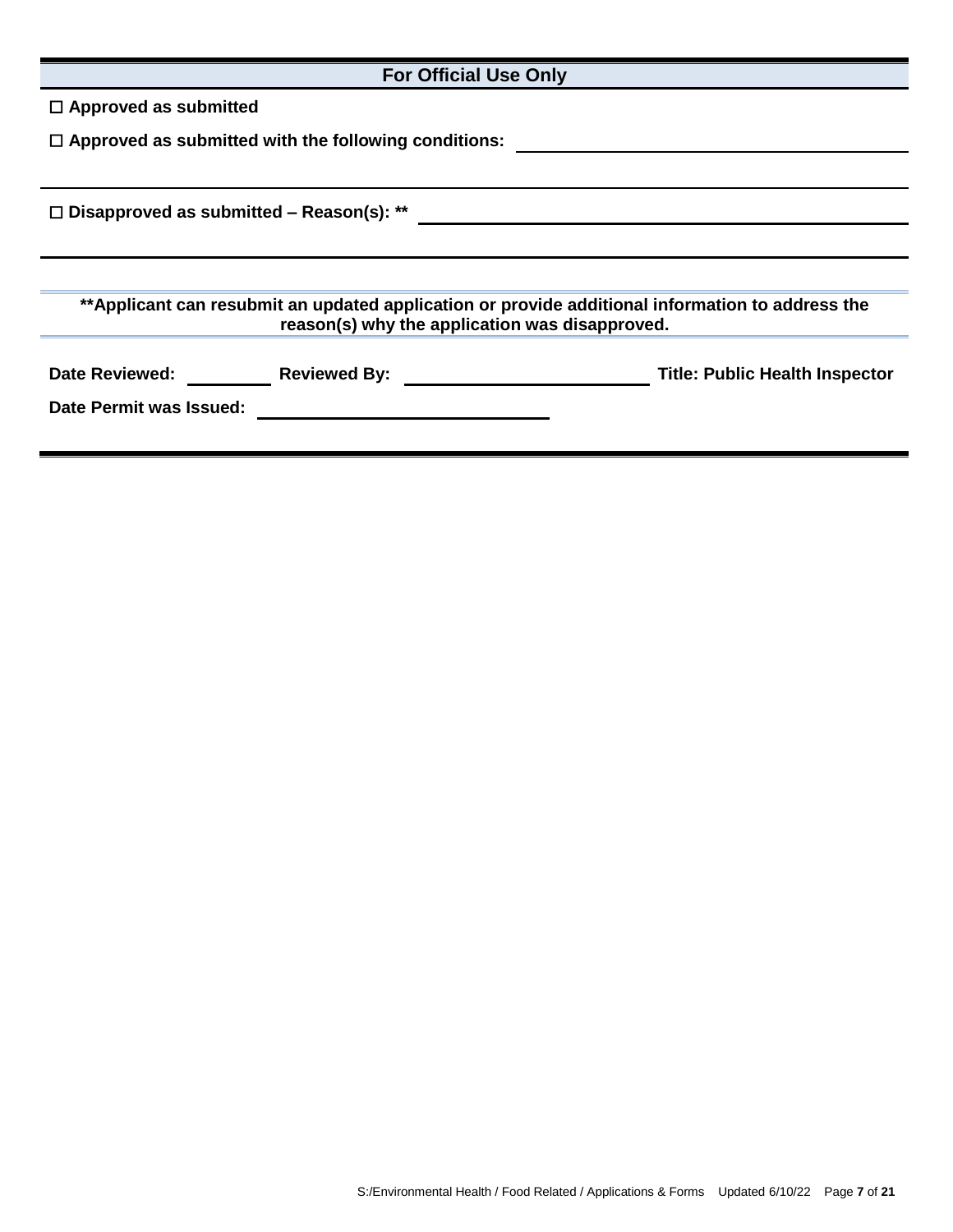|                                                                                      | The<br>D   |
|--------------------------------------------------------------------------------------|------------|
| Workers' Com<br><b>Applicant Information</b>                                         | TO BE F    |
| Business/Organization Name:                                                          |            |
| Address:                                                                             |            |
| City/State/Zip:                                                                      |            |
| Are you an employer? Check the approp:<br>$1 \mid \cdot \mid$ I am a small over with | <b>AMY</b> |

e Commonwealth of Massachusetts epartment of Industrial Accidents 1 Congress Street, Suite 100 Boston, MA 02114-2017 www.mass.gov/dia pensation Insurance Affid av it: General Businesses. ILED WITH THE PERMITTING AUTHORITY.

**Please Print Legibly** 

| Business/Organization Name:___________                                                                                                                                                                                                                                                                                                                                                                                                                                                                                                                                                                                                                                                                                                                                                                                                                                                                                                                                                                                                                                                                                                                                               |  |  |  |
|--------------------------------------------------------------------------------------------------------------------------------------------------------------------------------------------------------------------------------------------------------------------------------------------------------------------------------------------------------------------------------------------------------------------------------------------------------------------------------------------------------------------------------------------------------------------------------------------------------------------------------------------------------------------------------------------------------------------------------------------------------------------------------------------------------------------------------------------------------------------------------------------------------------------------------------------------------------------------------------------------------------------------------------------------------------------------------------------------------------------------------------------------------------------------------------|--|--|--|
| Address:                                                                                                                                                                                                                                                                                                                                                                                                                                                                                                                                                                                                                                                                                                                                                                                                                                                                                                                                                                                                                                                                                                                                                                             |  |  |  |
| City/State/Zip:<br>Phone $#$ :                                                                                                                                                                                                                                                                                                                                                                                                                                                                                                                                                                                                                                                                                                                                                                                                                                                                                                                                                                                                                                                                                                                                                       |  |  |  |
| Business Type (required):<br>Are you an employer? Check the appropriate box:<br>5. □Retail<br>1. I am a employer with ____________ employees (full and/<br>Restaurant/Bar/EatingEstablishment<br>or part-time).*<br>6.<br>$2.$ I am a sole proprietor or partnership and have no<br>Office and/or Sales (incl. real estate, auto, etc.)<br>employees working for me in any capacity.<br>] Non-profit<br>8.<br>[No workers' comp. insurance required]<br>Entertainment<br>9.<br>$3.$ We are a corporation and its officers have exercised<br>their right of exemption per c. $152$ , $\S1(4)$ , and we have<br>10. Manufacturing<br>no employees. [No workers' comp. insurance required] **<br>11. Health Care<br>4. We are a non-profit organization, staffed by volunteers,<br>$12.$ Other<br>with no employees. [No workers' comp. insurance req.]<br>*Any applicant that checks box #1 must also fill out the section below showing their workers' compensation policy information.<br>**If the corporate officers have exempted themselves, but the corporation has other employees, a workers' compensation policy is required and such an<br>organization should check box #1. |  |  |  |
| I am an employer that is providing workers' compensation insurance for my employees. Below is the policy information.<br>Insurance Company Name:                                                                                                                                                                                                                                                                                                                                                                                                                                                                                                                                                                                                                                                                                                                                                                                                                                                                                                                                                                                                                                     |  |  |  |
| Attach a copy of the workers' compensation policy declaration page (showing the policy number and expiration date).                                                                                                                                                                                                                                                                                                                                                                                                                                                                                                                                                                                                                                                                                                                                                                                                                                                                                                                                                                                                                                                                  |  |  |  |
| Failure to secure coverage as required under Section 25A of MGL c. 152 canlead to the imposition of criminal penalties of a<br>fine up to \$1,500.00 and/or one-year imprisonment, as well as civil penalties in the form of a STOP WORK ORDER and a fine<br>of up to \$250.00 a day against the violator. Be advised that a copy of this statement may be forwarded to the Office of<br>Investigations of the DIA for insurance coverage verification.                                                                                                                                                                                                                                                                                                                                                                                                                                                                                                                                                                                                                                                                                                                              |  |  |  |
| I do hereby certify, under the pains and penalties of perjury that the information provided above is true and correct.                                                                                                                                                                                                                                                                                                                                                                                                                                                                                                                                                                                                                                                                                                                                                                                                                                                                                                                                                                                                                                                               |  |  |  |
| Signature:<br>Date:                                                                                                                                                                                                                                                                                                                                                                                                                                                                                                                                                                                                                                                                                                                                                                                                                                                                                                                                                                                                                                                                                                                                                                  |  |  |  |
| Phone#:                                                                                                                                                                                                                                                                                                                                                                                                                                                                                                                                                                                                                                                                                                                                                                                                                                                                                                                                                                                                                                                                                                                                                                              |  |  |  |
| Official use only. Do not write in this area, to be completed by city or town official.                                                                                                                                                                                                                                                                                                                                                                                                                                                                                                                                                                                                                                                                                                                                                                                                                                                                                                                                                                                                                                                                                              |  |  |  |
| Permit/License#<br>City or Town:                                                                                                                                                                                                                                                                                                                                                                                                                                                                                                                                                                                                                                                                                                                                                                                                                                                                                                                                                                                                                                                                                                                                                     |  |  |  |
| Issuing Authority (circle one):<br>1. Board of Health 2. Building Department 3. City/Town Clerk 4. Licensing Board 5. Selectmen's Office                                                                                                                                                                                                                                                                                                                                                                                                                                                                                                                                                                                                                                                                                                                                                                                                                                                                                                                                                                                                                                             |  |  |  |
| Contact Person: New York 1988 (1989) 1988<br>Phone $\#$ :                                                                                                                                                                                                                                                                                                                                                                                                                                                                                                                                                                                                                                                                                                                                                                                                                                                                                                                                                                                                                                                                                                                            |  |  |  |

www.mass.gov/dia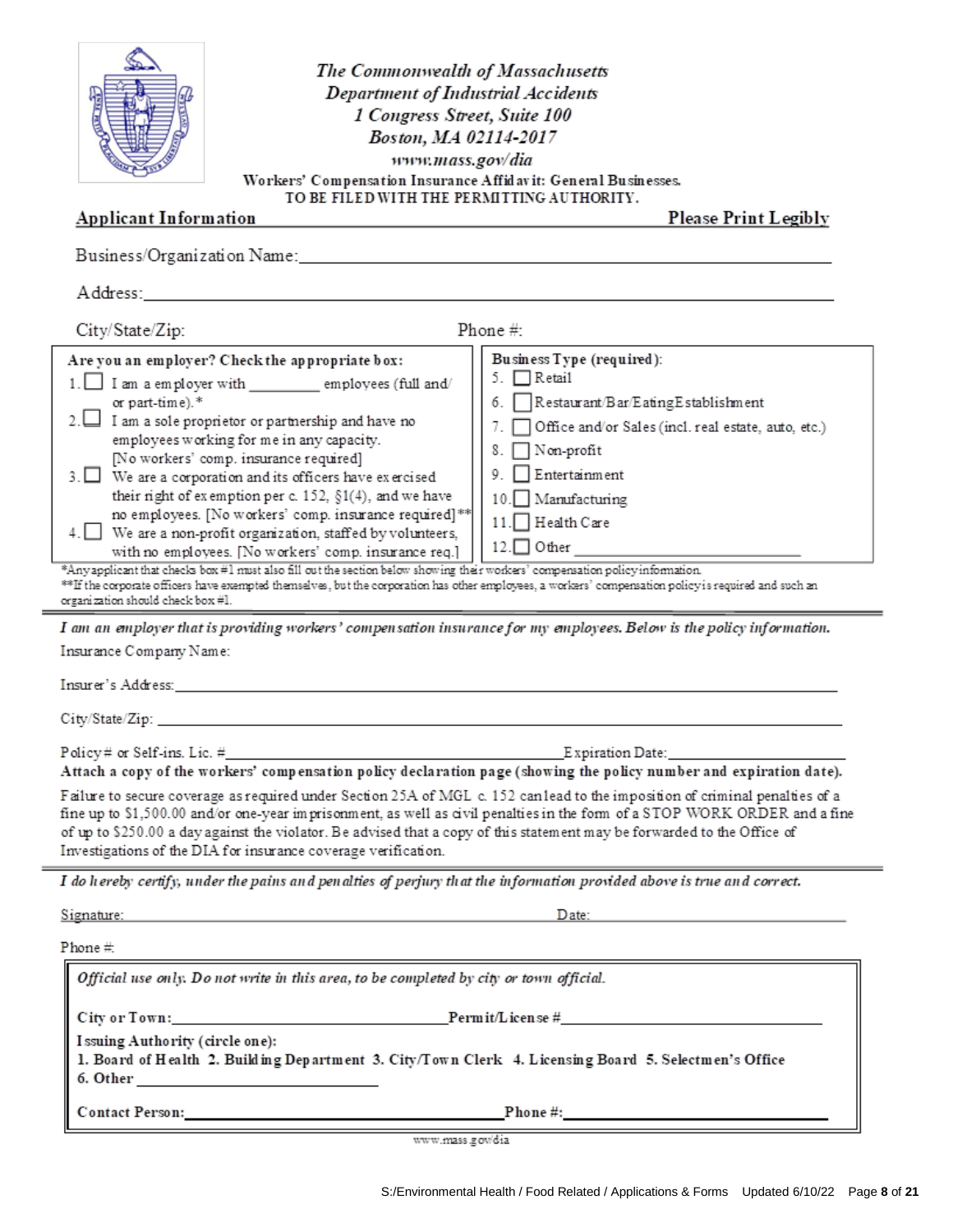# **Information and Instructions**

Massachusetts General Laws chapter 152 requires all employers to provide workers' compensation for their employees. Pursuant to this statute, an *employee* is defined as "...every person in the service of another under any contract of hire, express or implied, oral or written."

An *employer* is defined as "an individual, partnership, association, corporation or other legal entity, or any two or more of the foregoing engaged in a joint enterprise, and including the legal representatives of a deceased employer, or the receiver or trustee of an individual, partnership, association or other legal entity, employing employees. However, the owner of a dwelling house having not more than three apartments and who resides therein, or the occupant of the dwelling house of another who employs persons to do maintenance, construction or repair work on such dwelling house or on the grounds or building appurtenant thereto shall not because of such employment be deemed to be an employer."

MGL chapter 152, §25C(6) also states that "**every state or local licensing agency shall withhold the issuance or renewal of a license or permit to operate a business or to construct buildings in the commonwealth for any applicant who has not produced acceptable evidence of compliance with the insurance coverage required**." Additionally, MGL chapter 152, §25C(7) states "Neither the commonwealth nor any of its political subdivisions shall enter into any contract for the performance of public work until acceptable evidence of compliance with the insurance requirements of this chapter have been presented to the contracting authority."

#### **Applicants**

Please fill out the workers' compensation affidavit completely, by checking the boxes that apply to your situation and, if necessary, supply your insurance company's name, address and phone number along with a certificate of insurance. Limited Liability Companies (LLC) or Limited Liability Partnerships (LLP) with no employees other than the members or partners, are not required to carry workers' compensation insurance. If an LLC or LLP does have employees, a policy is required. Be advised that this affidavit may be submitted to the Department of Industrial Accidents for confirmation of insurance coverage. **Also be sure to sign and date the affidavit.** The affidavit should be returned to the city or town that the application for the permit or license is being requested, **not** the Department of Industrial Accidents. Should you have any questions regarding the law or if you are required to obtain a workers' compensation policy, please call the Department at the number listed below. Self-insured companies should enter their self-insurance license number on the appropriate line.

#### **City or Town Officials**

Please be sure that the affidavit is complete and printed legibly. The Department has provided a space at the bottom of the affidavit for you to fill out in the event the Office of Investigations has to contact you regarding the applicant. Please be sure to fill in the permit/license number which will be used as a reference number. In addition, an applicant that must submit multiple permit/license applications in any given year, need only submit one affidavit indicating current policy information (if necessary). A copy of the affidavit that has been officially stamped or marked by the city or town may be provided to the applicant as proof that a valid affidavit is on file for future permits or licenses. A new affidavit must be filled out each year. Where a home owner or citizen is obtaining a license or permit not related to any business or commercial venture (i.e. a dog license or permit to burn leaves etc.) said person is NOT required to complete this affidavit.

The Department's address, telephone and fax number:

The Commonwealth of Massachusetts Department of Industrial Accidents 1 Congress Street Boston, MA 02114-2017 Tel. # 617-727-4900 ext. 7406 or 1-877-MASSAFE Fax # 617-727-7749 [www.mass.gov/dia](http://www.mass.gov/dia)

Form Revised 02-23-15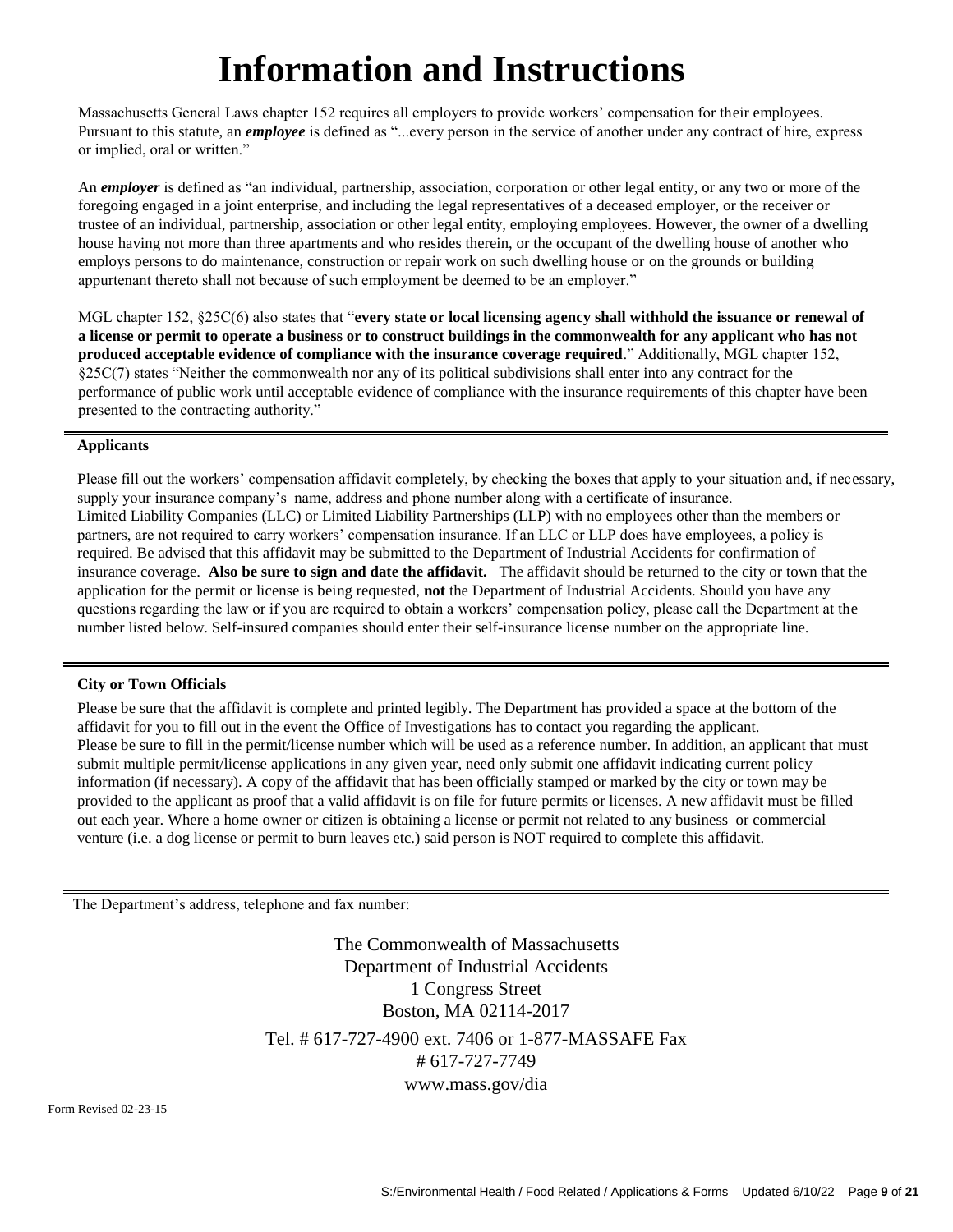### **Food Employee Reporting Agreement Preventing Transmission of Diseases through Food by Infected Food Employees**

#### **Do Not Submit - Maintain Completed Forms on your MFE at all times**

Name of Establishment:

Address: **Framingham, MA 0170** 

The purpose of this agreement is to ensure that Food Employees and Applicants who have received a conditional offer of employment notify the Person in Charge when they experience any of the conditions listed so that the Person in Charge can take appropriate steps to preclude the transmission of foodborne illness.

#### **I AGREE TO REPORT TO THE PERSON IN CHARGE:**

#### **A. SYMPTOMS OF:**

- 1. Diarrhea
- 2. Vomiting
- 3. Jaundice
- 4. Sore throat with fever
- 5. Lesions containing pus on the hand, wrist, or an exposed body part (*such as boils and infected wounds, however small)*

#### **B. MEDICAL DIAGNOSIS OF BEING ILL WITH:**

Norovirus, shiga toxin-producing *E. Coli*, S. typhi (typhoid fever), *Shigella* spp., non-typhoidal *Salmonella*, and Hepatitis A, as well as other diseases that may be transmitted through food per 105 CMR 300.000. Contact the Food Protection Program at 617-983-6712 or The Epidemiology Program at 617-983-6800 for additional information.

#### **C. PAST MEDICAL DIAGNOSIS OF DISEASES LISTED ABOVE:**

Have you ever been diagnosed as being ill with one of the diseases listed above?  $\Box$  Yes  $\Box$  No

If yes, what was the date of the diagnosis?

#### **D. HIGH-RISK CONDITIONS**

- Exposure to or suspicion of causing any confirmed outbreak of the diseases listed under Part B above.
- A household member has been diagnosed with diseases listed in Part B above.
- A household member attending or working in a setting experiencing a confirmed outbreak of one of the diseases listed in part B above.

I have read (or had explained to me) and understand the requirements concerning my responsibilities under 105 CMR 590 & 2013 Food Code and this agreement to comply with the reporting requirements specified above involving symptoms, diagnoses, and high-risk conditions specified. I also understand that should I experience one of the above symptoms or high-risk conditions, or should I be diagnosed with one of the above illnesses, I may be asked to change my job or to stop working altogether until such symptoms or illnesses have resolved.

I understand that failure to comply with the terms of this agreement could lead to action by the food establishment or the food regulatory authority that may jeopardize my employment and may involve legal action against me.

| Name of Food Employee or Conditional Food Employee: | Date: |
|-----------------------------------------------------|-------|
| Signature of Food Employee:                         |       |
| Signature of Permit Holder or Representative:       | Date: |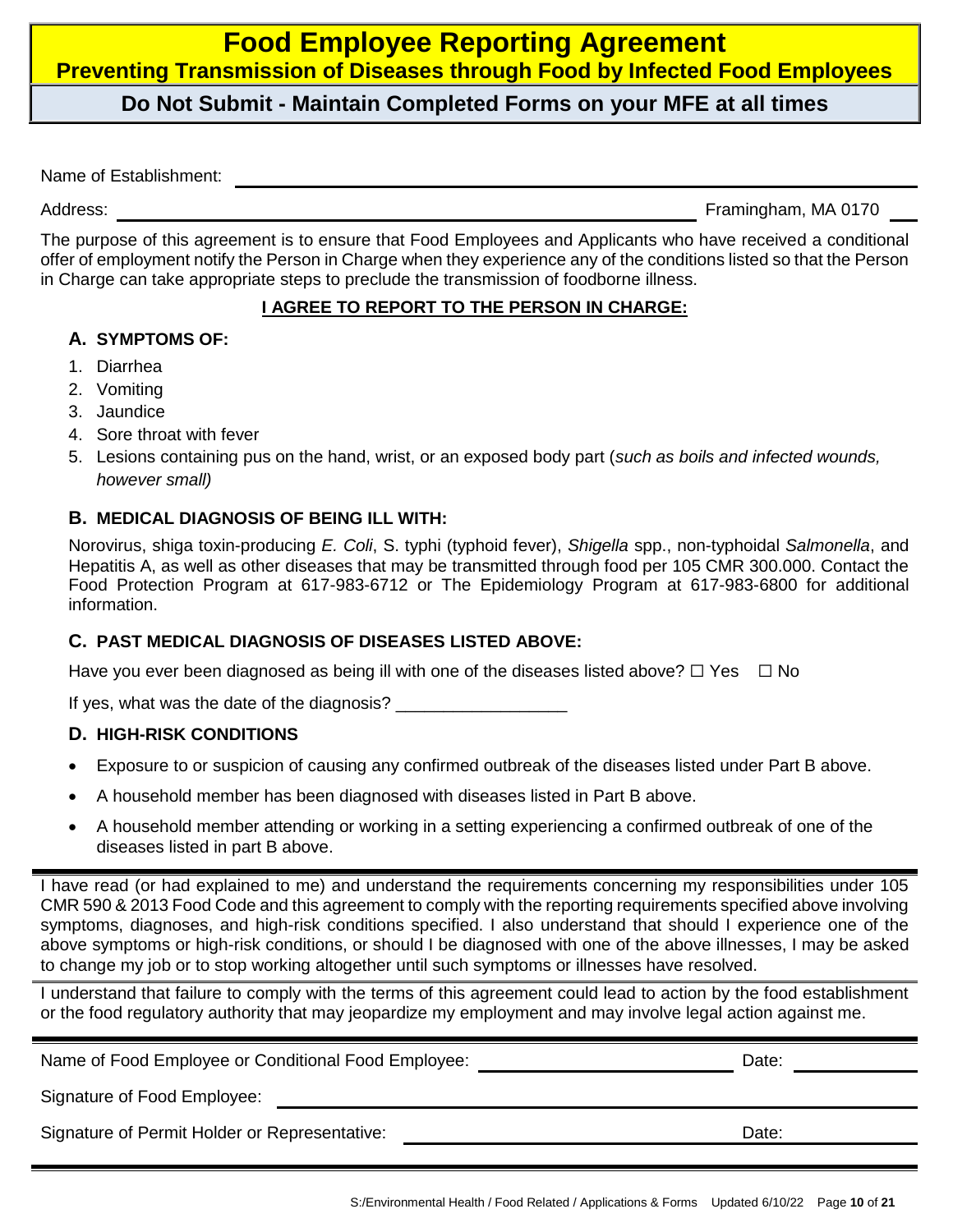#### **Vomit & Diarrheal Clean-up Procedure**

#### **Do Not Submit - Maintain a Completed Form on your MFE at all times**

Name of Food Establishment:

Address: Framingham, MA 0170

#### **Why do we have this procedure?**

Vomiting and diarrhea can be symptoms of several very contagious diseases and it is the responsibility of food service management to protect both employees and customers from transmission of these diseases. The most important ways of accomplishing this task is:

1. Ensure that all employees understand the importance of frequent handwashing and that they know where and how to wash their hands;

Ensure that employees understand their responsibility to report all disease symptoms, such

- 2. as vomiting, diarrhea, jaundice, fever and sore throat; diagnosis of diseases; and exposure to others who are sick to the Person in Charge;
- 3. Ensure that employees are trained and do not handle food that is ready to eat with their bare hands;

Ensure that employees understand the importance of following all regular cleaning and

4. sanitizing procedures on a daily basis and special cleaning and sanitizing procedures such as this one.

New employees will be trained in all of the above-mentioned procedures within the first week of hiring. Reminder trainings will be done for all food service staff on an **ANNUAL** basis.

#### **Vomit/Diarrhea Clean-Up Kit**

#### **Describe the location of supplies and extra supplies**

A vomit/diarrhea clean-up kit is stored in a labeled bin located:

Extra supplies are located:

#### **The following are items that should be in your Clean-up Kit:**

- 1. Personal Protective Equipment (PPE)
	- Disposable gloves, nitrile or non-latex
	- Face and eye shields (clean and sanitize after use)
	- Disposable shoe covers
	- Disposable aprons
	- **Masks**
	- Hair covers
- 2. Paper towels
- 3. Absorbent material: Examples include baking soda, Red Z powder, or kitty litter
- 4. Scoop or scraper, preferably disposable
- 5. Large plastic bags with twist ties
- 6. Caution tape for closing off areas

Buckets, wiping cloths, detergent and sanitizers will also be needed and are available in various locations throughout the food service area. The Person-in-Charge is responsible for refilling the clean-up kit after use. Extra supplies will be on hand. All supplies will be purchased or ordered at the time of the incident so that the kit is ready for use as soon as possible after the incident.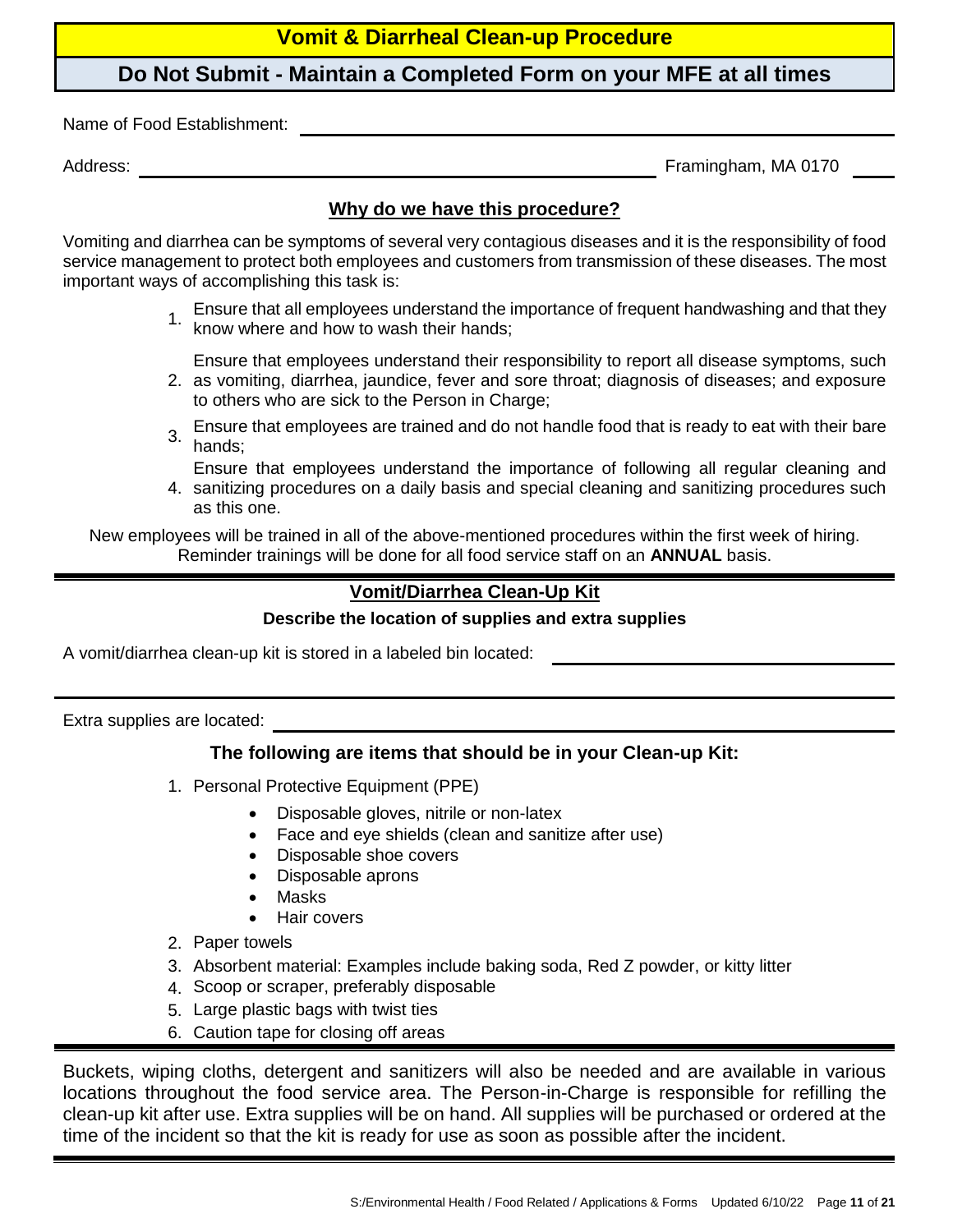#### **When a Vomiting or Diarrhea Incident Occurs**

- 1. Remove the following from the area if **no contact** with vomit or diarrhea:
	- a. Employees and/or customers
	- b. Packaged food or food in closed containers
	- c. Portable equipment, linens and open single-use and single- service articles.

For diarrhea, the immediate area that is visibly soiled should be the area of clean-up concentration. For vomiting, since particles can be in the air, an area of 25 feet in all directions should be considered the cleanup area. This is very important when considering which employees or customers need to be removed; the food; and open single-use and single-service articles that need to be discarded; the linens that will need to be washed: and the equipment that will need to be cleaned and sanitized.

2. If vomiting occurred, completely close off area around the spill for 25 feet in all directions. Use caution tape from the Clean-up Kit.

Some small food service establishments will have to close during the clean-up of a vomiting incident either by an employee or a customer**. In the case of closure, the Regulatory Authority should be called immediately to report the incident.** A sign can be put at the entrance stating that the food service establishment will be closed until a time judged to be sufficient to accomplish the required clean-up.

| Due to its small<br>a. <sub>cize</sub> |                                                 | will close after a |
|----------------------------------------|-------------------------------------------------|--------------------|
|                                        | Name of Establishment                           |                    |
|                                        | isanitisa laajalantuutilalaan un ja aanaalataal |                    |

vomiting Incident until clean-up is completed.

b. will determine what areas will need to be Name of Establishment

cleaned and sanitized, but will remain open with limited service, unless the incident occurs in the food preparation area.

3. A trained employee should put on Personal Protective Equipment, gloves last.

All employees are trained in this clean-up procedure. If staffing allows, cooks should not be the first choice for carrying out the clean-up.

4. Sprinkle On vomit/fecal matter to soap up liquid.

Kind of absorbent material

Using the scraper or scoop from the Clean-up Kit, and paper towels, carefully wipe up vomit/fecal matter and discard in a plastic trash bag. Then remove and discard gloves.

If staffing allows, a separate employee, wearing gloves and a mask, can hold the trash bag open by folding the top back over their hands so that the top of the bag is not contaminated in the process of discarding the paper towels, gloves, etc.

5. Wash hands and put on new disposable gloves and wash the area involved with detergent and warm water.

All surfaces within the incident area, plus all doorknobs, railings, wall corners or other places that you know are frequently touched should then be washed with soap and water. All restrooms should be cleaned also, even if they were not known to be affected by the incident. They are often used by employees and customers when they are not feeling well and the infectious germs will be there even if they cannot be seen.

All areas washed as described above will then be sanitized.

Sanitize hard or porous surfaces with chlorine bleach solution allowing the area to remain

6. **wet for no less than 5 minutes**; follow policy directions for other surfaces or when using other sanitizers.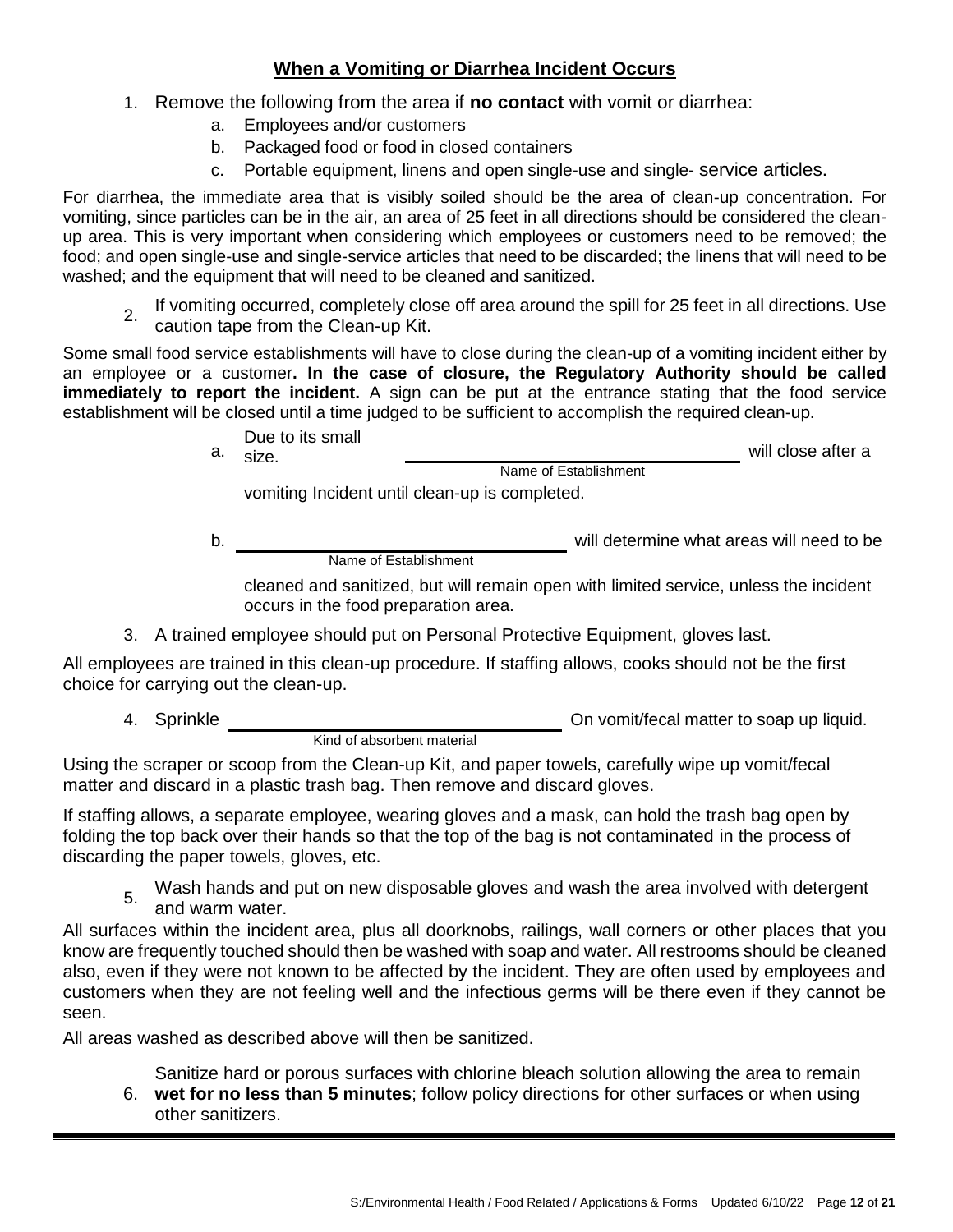#### **Bleach concentrations:**

| 5.25% Sodium Hypochlorite or 6% dish machine sanitizer | 1 2/3 cup bleach per gallon of water<br>(1-part bleach to 10 parts water) | 5000<br><b>PPM</b> |
|--------------------------------------------------------|---------------------------------------------------------------------------|--------------------|
| 8.25% concentrated Sodium Hypochlorite                 | 1 cup bleach per gallon of water<br>(1-part bleach to 16 parts water)     | 5000<br><b>PPM</b> |
| Sanitizer to be used in this establishment will be     |                                                                           | and                |
| will be left wet on hard surfaces for minutes          | Minutes before drying with paper towels.                                  |                    |

**Ammonium chloride sanitizers are ineffective against Norovirus** so if those are the standard sanitizers used in a food service establishment, then chlorine bleach (or some other commercial product approved by the by the EPA to kill Norovirus) must be kept on hand for use during a vomit/diarrhea incident.

Bleach is available in several different concentrations so food service establishments need to be aware of the concentration they have available. Once opened, a bottle of bleach maintains its strength for 30 days so **PUT THE DATE ON THE BOTTLE WHEN YOU OPEN IT.** Discard it after 30 days.

Remember that bleach will discolor many items such as carpets, flooring, etc. Test a small area if there is any reason to believe that there will be a problem. Steam cleaning of carpets and upholstery is recommended once the vomit/diarrhea has been removed. Linens should be washed in hot water and dried in a hot dryer.

Open windows or increase ventilation as much as possible during the clean-up.

Make sure that all high-touch areas and restrooms are sanitized before areas are re-opened.

- 7. When totally finished cleaning up, dispose of all paper towels and PPE in the plastic bag. Tie the bag closed and double bag it before putting it in your regular trash.
- 8. because you used 5000 PPM to kill the infectious agents and re-sanitize with your usual 100 ppm Rinse food contact surfaces with clean water to remove chlorine residue left on the surface sanitizer.

#### **Re-Opening Establishment or Cleaned Areas**

When the above-described clean-up procedure has been completed, the areas may be re-opened. Establishments that closed for clean-up should call the Regulatory Authority and report that they are ready to re-open. The Regulatory Authority may, or may not, want to actually visit the establishment prior to reopening.

Establishments should anticipate that some customers may request some kind of compensation. Management should discuss that with employees as part of the training on this procedure. The decision concerning compensation is entirely up to the establishment management.

#### **Monitoring Employees for Illness**

After incidents involving diarrhea, and particularly vomiting, all employees, but particularly those involved in the clean-up, will be monitored for signs of illness for several days. The Person-in-Charge will remind employees to report symptoms of any illness.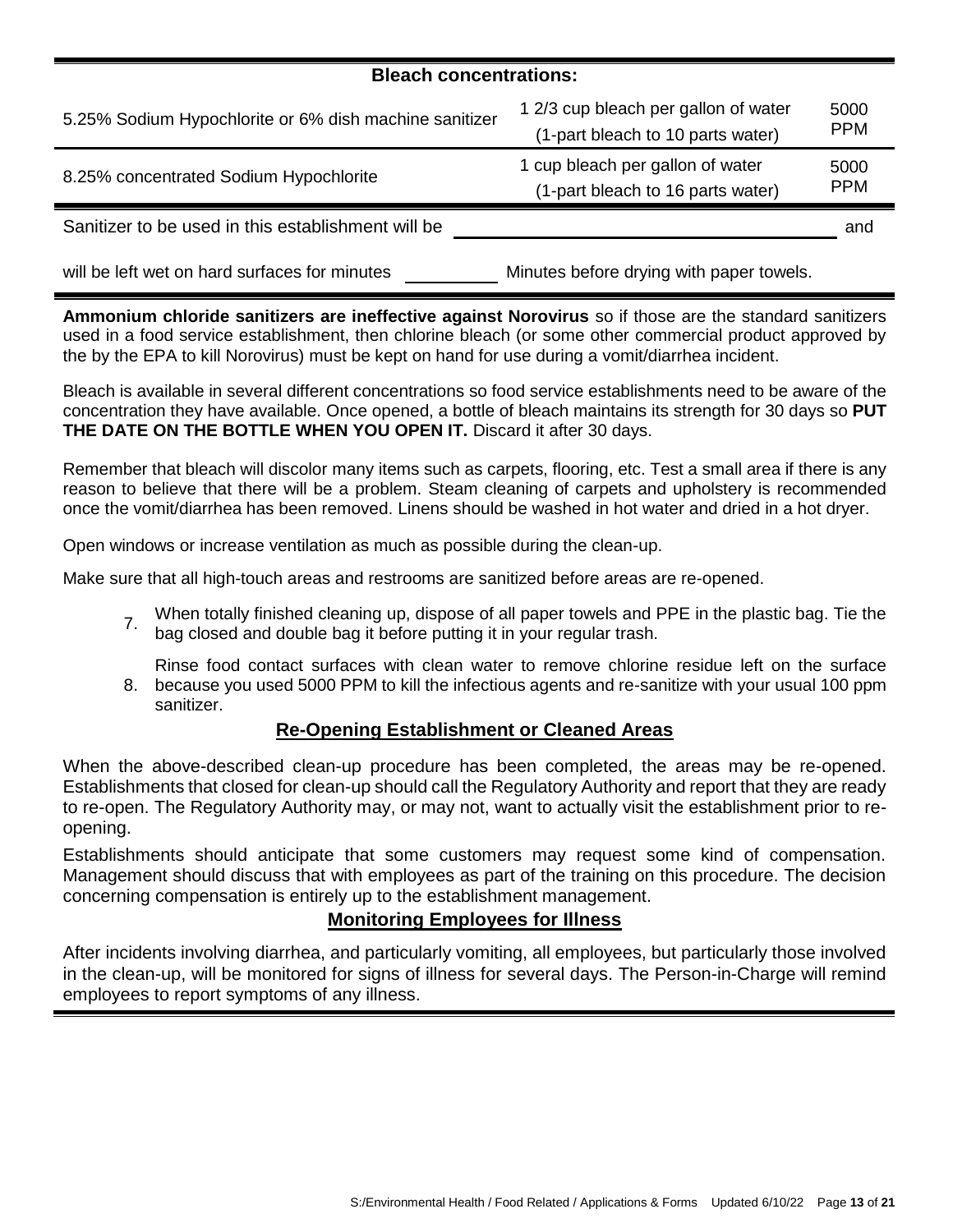#### **Incident Report**

It is advisable for the Person-in-Charge to complete an incident report describing the date and time of the incident; which employees were in charge of the clean-up; an overall description of the area of the incident; how it was cleaned and sanitized; and the other areas of the establishment cleaned and sanitized. It should also state what food was discarded. This report should be kept in the establishment files in case there are any future questions about the incident.

#### **References**

- "Clean-up and Disinfection for Norovirus ("Stomach Bug") Poster from disinfect-for-health.org.
- Food Code, U.S. Public Health Service, FDA, 2013, Annex 3, Public Health Reasons/Administrative Guidelines, pages 395-397.
- "Food Safety Sample SOP," NFSMI and USDA, Revised 2013.
- "Guidelines for Responding to Vomiting and Diarrhea in Food Establishments," Rhode Island Department of Health, Yankee Conference Presentation by Cathy Feeney and Lydia Brown, September 22, 2016.
- "Norovirus Information Guide," from SafeMark Best Practices, the Food Marketing Institute and Ecolab, July 2010.
- "White Paper: Guidelines for Response to Vomiting and Diarrheal Incidents in Food Service Establishments," prepared by Paula Herald, PH.D., CP-FS, Technical Consultant, The Steritech Group, Inc., [www.steritech.com.](http://www.steritech.com/)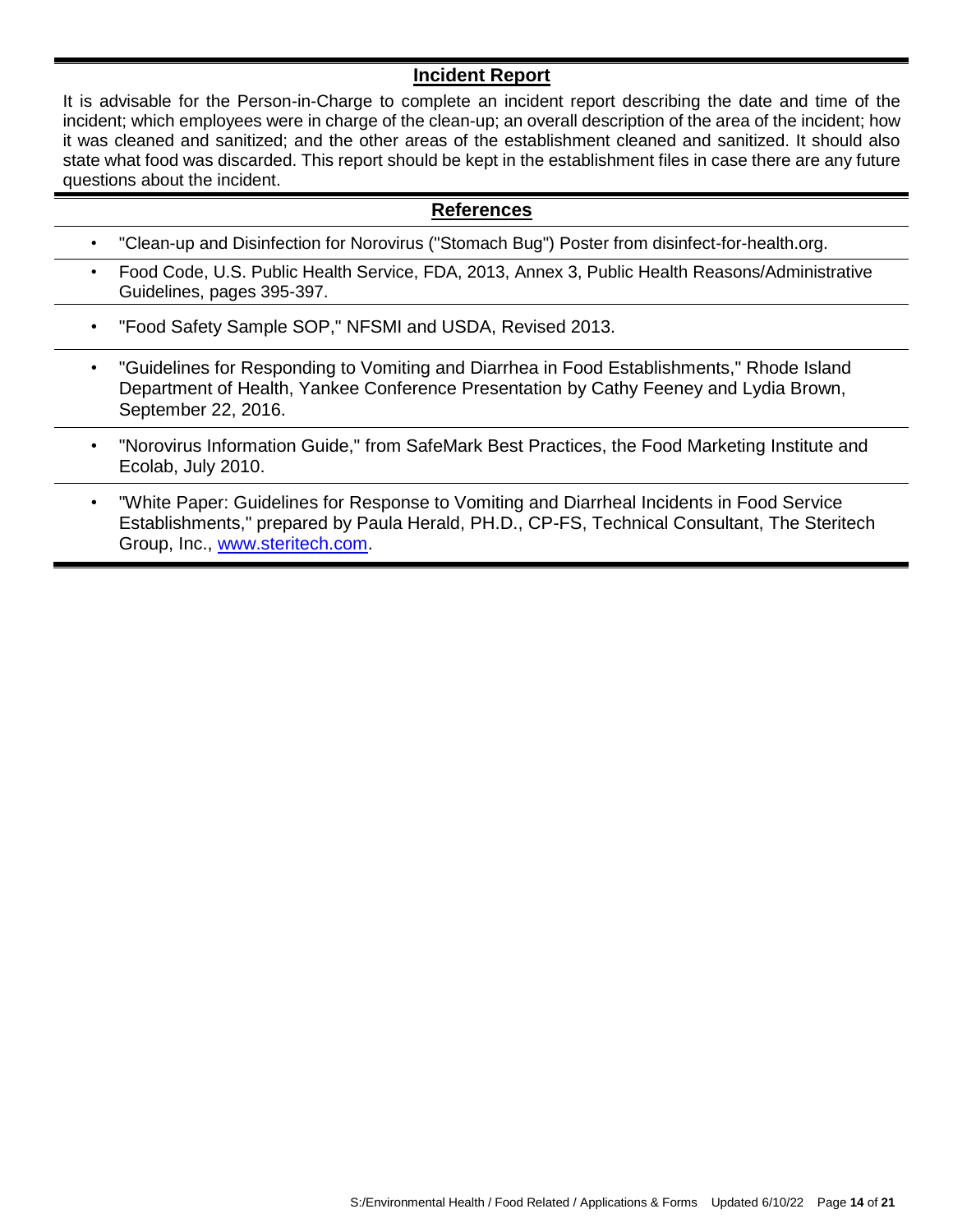

Public Health Department



**(508) 532-5470** MEMORIAL BUILDING **health@framinghamma.gov 150 Concord Street, Room 205 www.framinghamma.gov Framingham, MA 01702**

#### **Application for License to Manufacture Frozen Desserts & Frozen Dessert Mix For Mobile Food Establishment**

According to M.G.L. c. 94, §65 G-U, frozen desserts manufacturers, both retail and wholesale, shall be licensed and inspected by the local Boards of Health. Frozen desserts are regulated in accordance with 105 CMR 500.000 - Good Manufacturing Practices for Food.

The following are the types of establishments that are considered frozen dessert manufacturers:

- 1. Wholesale manufacturing plants that pasteurize raw milk and cream;
- 2. Wholesale manufacturers who purchase a pasteurized mix and manufacture ice cream;
- 3. Retail manufacturers who purchase a pasteurized mix and manufacture ice cream, soft-serve ice cream or frozen yogurt in a frozen dessert freezing / dispensing machine.

**Note: A "Frozen dessert freezing / dispensing machine is any machine that freezes, mixes and dispenses frozen desserts.**

**Complete the application below. Please print legibly. An incomplete application and/or missing documents may delay the review process and issuing a permit. Frozen dessert licenses expire annually on the last day of February.**

#### **Type of Operation & Permit Information Check the applicable box below**

Date:

| A. Type of Application<br>Select one of the following: |                                                                                                                                                                          |  |  |
|--------------------------------------------------------|--------------------------------------------------------------------------------------------------------------------------------------------------------------------------|--|--|
| $\Box$ New Application for License                     | $\Box$ Renewal of an existing License                                                                                                                                    |  |  |
| Complete All sections of this application              | $\Box$ Check this box if there have been no changes to your<br>operation. If there are no changes, complete sections A, B,<br>C, D, E, F, G, H, I (skip sections J & K). |  |  |
| <b>B. Establishment / Business Information</b>         |                                                                                                                                                                          |  |  |

Name of Establishment / Business:

|  |  |  |  |  | Brand / Trade Name under which products will be sold: |  |  |  |
|--|--|--|--|--|-------------------------------------------------------|--|--|--|
|--|--|--|--|--|-------------------------------------------------------|--|--|--|

Address:

Phone Number:

| Will the product(s) be manufactured at the establishment listed above? $\Box$ Yes $\Box$ No |  |  |
|---------------------------------------------------------------------------------------------|--|--|
|---------------------------------------------------------------------------------------------|--|--|

If No, List the location(s) of each establishment (plant) where the product(s) will be manufactured:

#### **C. Owner Information**

Name of Owner:  $\blacksquare$ 

Address: Phone Number:

Email:

If Corporation, Association or Partnership, please attach a list of the Officer's Names, Address and Phone Numbers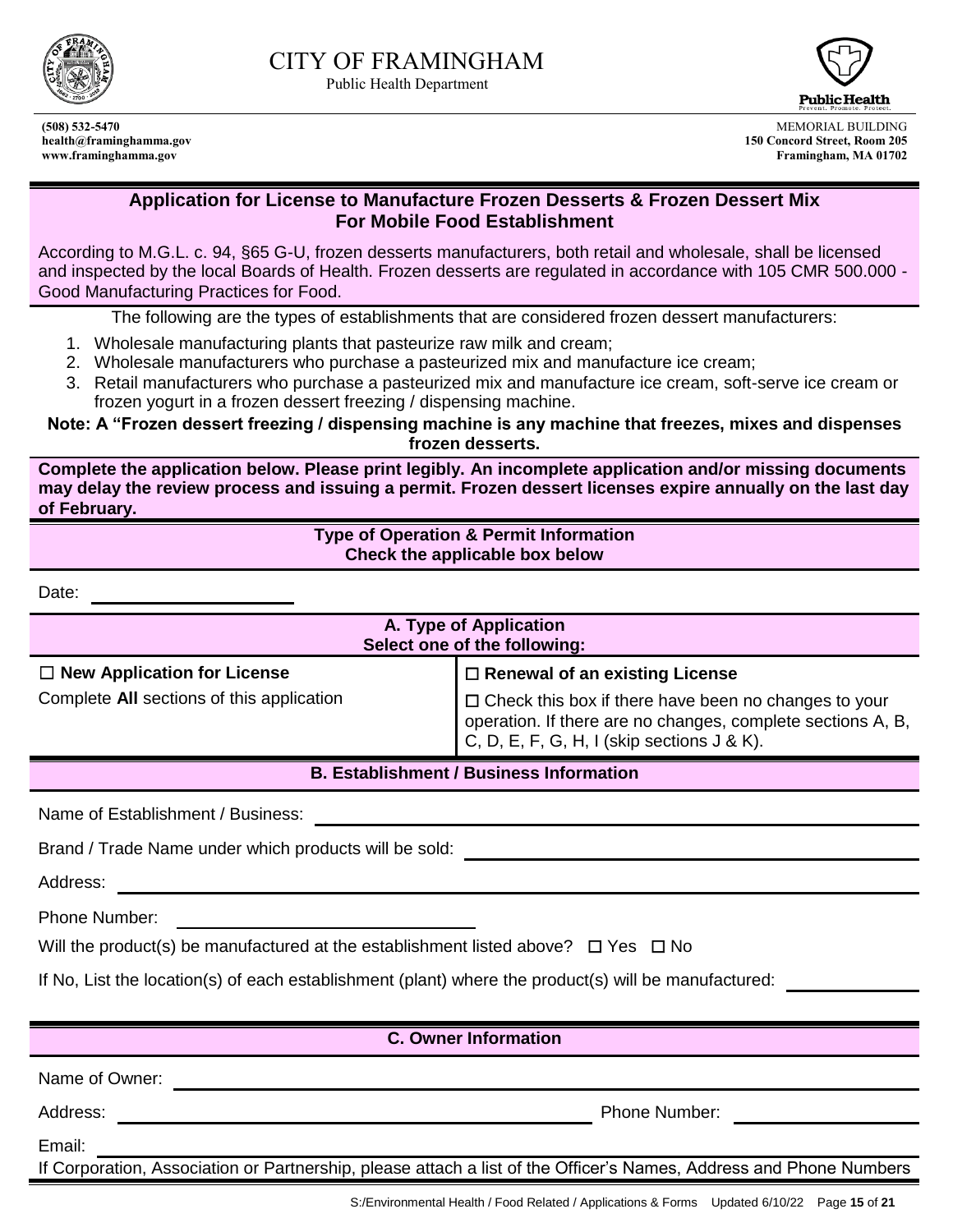| D. Person-in-Charge (PIC) Information                                                                                                                                                                                                                                                                                                                                                                                                                                                                                                                                                                                                                 |                                           |                                                                                                                       |                                     |  |
|-------------------------------------------------------------------------------------------------------------------------------------------------------------------------------------------------------------------------------------------------------------------------------------------------------------------------------------------------------------------------------------------------------------------------------------------------------------------------------------------------------------------------------------------------------------------------------------------------------------------------------------------------------|-------------------------------------------|-----------------------------------------------------------------------------------------------------------------------|-------------------------------------|--|
| Name of PIC:                                                                                                                                                                                                                                                                                                                                                                                                                                                                                                                                                                                                                                          | Phone Number:                             |                                                                                                                       |                                     |  |
| Title:                                                                                                                                                                                                                                                                                                                                                                                                                                                                                                                                                                                                                                                | Email:                                    | <u> 1989 - Johann Barn, amerikan bestemannsnafn og det forskellige og det forskellige og det forskellige og det</u>   |                                     |  |
|                                                                                                                                                                                                                                                                                                                                                                                                                                                                                                                                                                                                                                                       |                                           | <b>E. Applicant Information</b>                                                                                       |                                     |  |
| Name of Applicant:                                                                                                                                                                                                                                                                                                                                                                                                                                                                                                                                                                                                                                    |                                           | <u>and the state of the state of the state of the state of the state of the state of the state of the state of th</u> |                                     |  |
|                                                                                                                                                                                                                                                                                                                                                                                                                                                                                                                                                                                                                                                       |                                           |                                                                                                                       |                                     |  |
|                                                                                                                                                                                                                                                                                                                                                                                                                                                                                                                                                                                                                                                       |                                           |                                                                                                                       |                                     |  |
|                                                                                                                                                                                                                                                                                                                                                                                                                                                                                                                                                                                                                                                       |                                           | <b>F. Emergency Contact Information</b>                                                                               |                                     |  |
|                                                                                                                                                                                                                                                                                                                                                                                                                                                                                                                                                                                                                                                       |                                           |                                                                                                                       |                                     |  |
|                                                                                                                                                                                                                                                                                                                                                                                                                                                                                                                                                                                                                                                       |                                           | <b>G. Type of Operation</b>                                                                                           |                                     |  |
| $\Box$ Retail Manufacturer                                                                                                                                                                                                                                                                                                                                                                                                                                                                                                                                                                                                                            |                                           | □ Wholesale Manufacturer                                                                                              |                                     |  |
|                                                                                                                                                                                                                                                                                                                                                                                                                                                                                                                                                                                                                                                       |                                           | H. Type of Product(s)                                                                                                 |                                     |  |
| Frozen Desserts include but is not limited to ice cream, French ice cream, low fat ice cream, nonfat ice<br>cream, frozen custard, gelato, ice milk, sherbet, sorbet, frozen yogurt, water ice, quiescently frozen<br>confection, quiescently frozen dairy confection, frozen dietary dairy dessert, any soy-based frozen dessert,<br>any rice-based frozen dessert, and any other similarly constituted product marketed as a frozen dessert<br>including products made from the milk of cows, sheep, goats, and other dairy animals. Frozen Dessert Mix<br>is any unfrozen mixture to be used in the manufacture of frozen desserts or milk shakes. |                                           |                                                                                                                       |                                     |  |
| <b>Frozen Custard</b><br>П.                                                                                                                                                                                                                                                                                                                                                                                                                                                                                                                                                                                                                           | Gelato<br>$\Box$                          | Ice Cream: Soft-Serve<br>$\Box$                                                                                       | Ice Cream: Not Soft-Serve<br>$\Box$ |  |
| Sherbet<br>П                                                                                                                                                                                                                                                                                                                                                                                                                                                                                                                                                                                                                                          | Frozen Yogurt<br>$\Box$<br>Not Soft-Serve | Frozen Yogurt<br>$\Box$<br>Soft-Serve                                                                                 | Sorbet<br>$\Box$                    |  |
| □ Other - Specify:                                                                                                                                                                                                                                                                                                                                                                                                                                                                                                                                                                                                                                    |                                           |                                                                                                                       |                                     |  |
|                                                                                                                                                                                                                                                                                                                                                                                                                                                                                                                                                                                                                                                       |                                           | I. Operation & Equipment Information<br>New applicants must complete. Renewing applicants can skip this section.      |                                     |  |
|                                                                                                                                                                                                                                                                                                                                                                                                                                                                                                                                                                                                                                                       |                                           | If Frozen Yogurt is manufactured, will it contain "friendly" cultured bacteria (live cultures)?                       | $\square$ Yes<br>$\square$ No       |  |
|                                                                                                                                                                                                                                                                                                                                                                                                                                                                                                                                                                                                                                                       |                                           | Will a Frozen Dessert Freezing / Dispensing Machine (Soft-Serve Machine) be used?                                     | $\square$ No<br>$\Box$ Yes          |  |
|                                                                                                                                                                                                                                                                                                                                                                                                                                                                                                                                                                                                                                                       |                                           |                                                                                                                       | How many?                           |  |
| If No, describe how the product will be prepared and the storage of the final product:                                                                                                                                                                                                                                                                                                                                                                                                                                                                                                                                                                |                                           |                                                                                                                       |                                     |  |
| Submit the specification sheets for the machine (if applicable)                                                                                                                                                                                                                                                                                                                                                                                                                                                                                                                                                                                       |                                           |                                                                                                                       |                                     |  |
| Will commercially pasteurized product(s) be used?<br>$\square$ No<br>$\square$ Yes                                                                                                                                                                                                                                                                                                                                                                                                                                                                                                                                                                    |                                           |                                                                                                                       |                                     |  |
| If No, describe what will be used and how:                                                                                                                                                                                                                                                                                                                                                                                                                                                                                                                                                                                                            |                                           |                                                                                                                       |                                     |  |
|                                                                                                                                                                                                                                                                                                                                                                                                                                                                                                                                                                                                                                                       |                                           |                                                                                                                       |                                     |  |
| $\square$ No<br>Will the above final product be pasteurized?<br>$\Box$ Yes                                                                                                                                                                                                                                                                                                                                                                                                                                                                                                                                                                            |                                           |                                                                                                                       |                                     |  |
|                                                                                                                                                                                                                                                                                                                                                                                                                                                                                                                                                                                                                                                       |                                           |                                                                                                                       |                                     |  |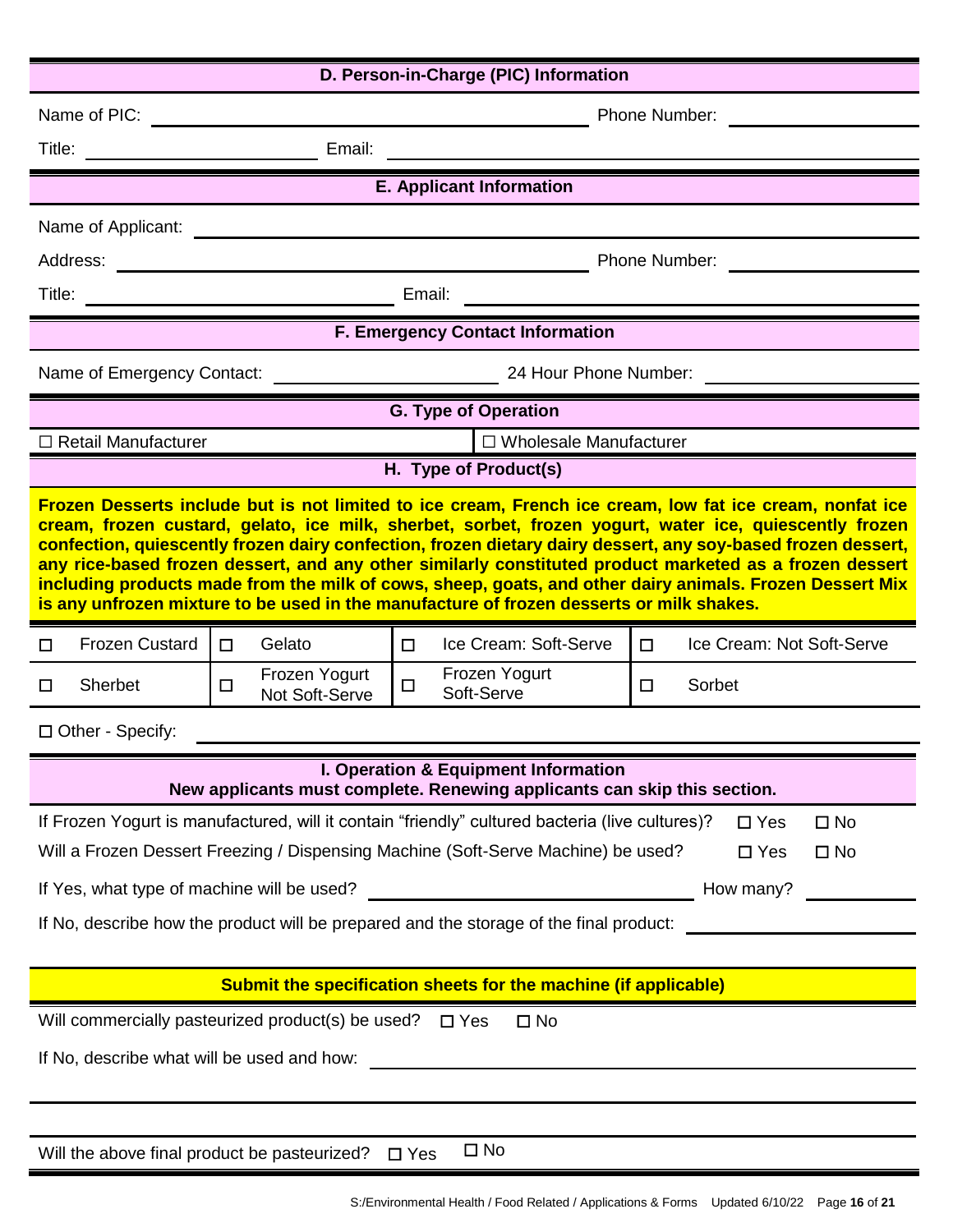| If Yes, describe the pasteurization process:                                                                                                                                                                                                            |
|---------------------------------------------------------------------------------------------------------------------------------------------------------------------------------------------------------------------------------------------------------|
|                                                                                                                                                                                                                                                         |
|                                                                                                                                                                                                                                                         |
| No milk or cream from a source outside of the United States, subject to the Federal Import Milk Act,<br>21 U.S.C §141 et seq., shall be used unless the importer has documentation to show that the exporter is in<br>compliance with 21 CFR Part 1210. |
| J. Describe the Following<br>New applicants must complete. Renewing applicants can skip this section.                                                                                                                                                   |
|                                                                                                                                                                                                                                                         |
|                                                                                                                                                                                                                                                         |
|                                                                                                                                                                                                                                                         |
| How will the refrigerated and frozen product be delivered and transported?                                                                                                                                                                              |
|                                                                                                                                                                                                                                                         |
|                                                                                                                                                                                                                                                         |
|                                                                                                                                                                                                                                                         |
|                                                                                                                                                                                                                                                         |
|                                                                                                                                                                                                                                                         |
|                                                                                                                                                                                                                                                         |
| How often will the surfaces and equipment be cleaned and sanitized?                                                                                                                                                                                     |
|                                                                                                                                                                                                                                                         |
|                                                                                                                                                                                                                                                         |
|                                                                                                                                                                                                                                                         |
| What are the procedures for cleaning and sanitizing the equipment and surfaces?<br><u> 1980 - Jan Stein Stein Stein Stein Stein Stein Stein Stein Stein Stein Stein Stein Stein Stein Stein Stein S</u>                                                 |
|                                                                                                                                                                                                                                                         |
|                                                                                                                                                                                                                                                         |
|                                                                                                                                                                                                                                                         |
|                                                                                                                                                                                                                                                         |
|                                                                                                                                                                                                                                                         |
|                                                                                                                                                                                                                                                         |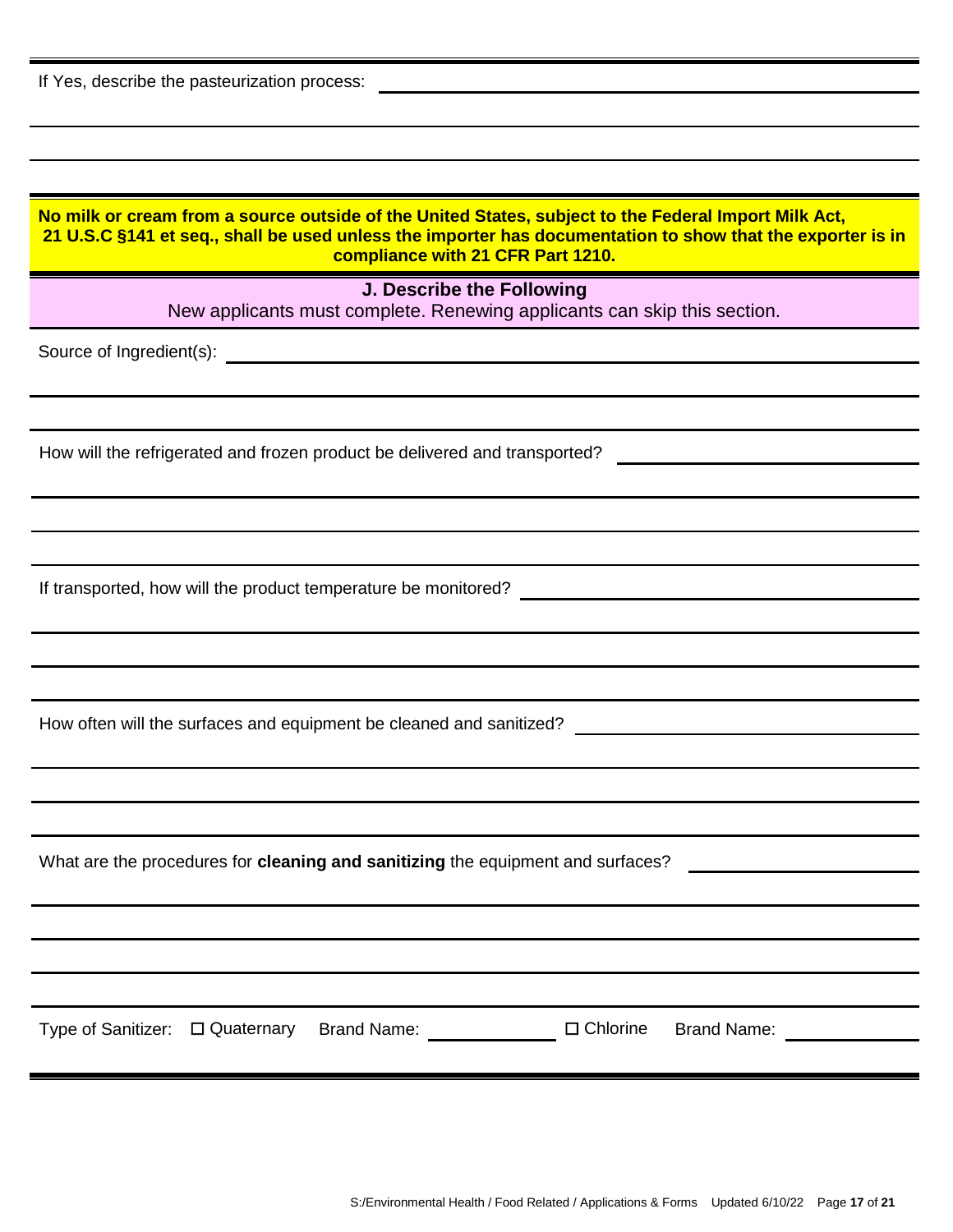#### **K. Testing Requirements and Standards**

Frozen desserts produced shall have the final product tested by a laboratory approved by the Massachusetts Department of Public Health (MDPH) **at least once a month. The laboratory must submit copies of the results to the Framingham Public Health Department. Non-dairy frozen desserts do not require bacteriological testing.** Non-dairy frozen desserts include sorbet, water ices, Italian ice, slush and some frozen coffee beverages.

| Bacterial and other Standards shall not exceed the following standards:              |           |      |  |  |
|--------------------------------------------------------------------------------------|-----------|------|--|--|
| <b>Standard Plate Count (SPC)</b><br><b>Coliform Count</b><br><b>Item</b>            |           |      |  |  |
| Finished products produced by means<br>other than a Soft-Serve Machine               | 30,000/ml | 20/q |  |  |
| Finished products produced in a Soft-<br><b>Serve Machine</b>                        | 30,000/ml | 50/q |  |  |
| If Frozen Yogurt contains "Live Cultures", SPC laboratory testing is not required ** |           |      |  |  |

**Copies of all required test results shall be submitted directly to the Framingham Public Health Department by the certified laboratory within three (3) business days of the completion of the tests. See page 8 for a list of laboratories.**

**Statement:** Pursuant to M.G.L. Chapter 62C, § 49A, I, **Case 2018 Contract Contract Contract Contract Contract Contract Contract Contract Contract Contract Contract Contract Contract Contract Contract Contract Contract C** 

under the penalties of perjury that to the best of my knowledge and belief, I have filed all State tax returns and paid all State taxes required under law. I hereby attest to the accuracy of the information provided in this application. I understand any changes made to the submitted application must be submitted to the Framingham Public Health Department for review and approval prior to implementation. Additionally, I certify I will manufacture such products only from pure and wholesome ingredients and only under sanitary conditions.

#### **To obtain a Frozen Dessert Permit, for both New and Renewing Applicants, submit the following:**

- ☐ Completed **"Application for License to Manufacture Frozen Desserts and Frozen Dessert Mix."**  Incomplete applications and missing documents may delay the review and permit process.
- ☐ Fee made payable to the "City of Framingham". **License Fee: \$5.00 (soft-serve), Manufacturing Establishment: \$200.00.** Credit cards are only accepted online at this time. **All fees are nonrefundable.**
- ☐ Completed "Workers' Compensation Insurance Affidavit": General Business – See page 8. Attach a copy of the workers' compensation policy declaration page (showing the policy number and expiration date).
- ☐ Laboratory results must be submitted to the Framingham Public Health Department within 30 days of the start of operation and monthly thereafter. See page 21 for a list of laboratories.

Copy of Certified Food Manager and Allergy Awareness Certificates.

**All applications, training & information can be found on the City of Framingham's Public Health website:** <https://www.framinghamma.gov/3319/Food-Related>

**For New Applicants, including existing Mobile Food Establishments adding Frozen Dessert Manufacturing to their operation, in addition to above, submit the following:**

#### ☐ Copy of your "Food Employee Reporting Agreement" (Health Policy) – See template on page 10.

☐ For New Mobile Food Establishments and Existing Mobile Food Establishments adding Frozen Dessert Manufacturing to their existing operation, submit Equipment Specification sheet(s) used in the process (i.e. Soft-Serve Machine(s) etc.).

☐ For New Food Establishments and Existing Mobile Food Establishments adding Frozen Dessert Manufacturing to their existing operation, provide a sketch of the processing area and / or the placement of the Soft Serve Machine(s).

**Incomplete applications and missing documents may delay the review and permit process.**

Signature: Print Name: Print Name: Print Name: Print Name: Print Name: Print Name: Print Name: Print Name: Print Name: Print Name: Print Name: Print Name: Print Name: Print Name: Print Name: Print Name: Print Name: Print N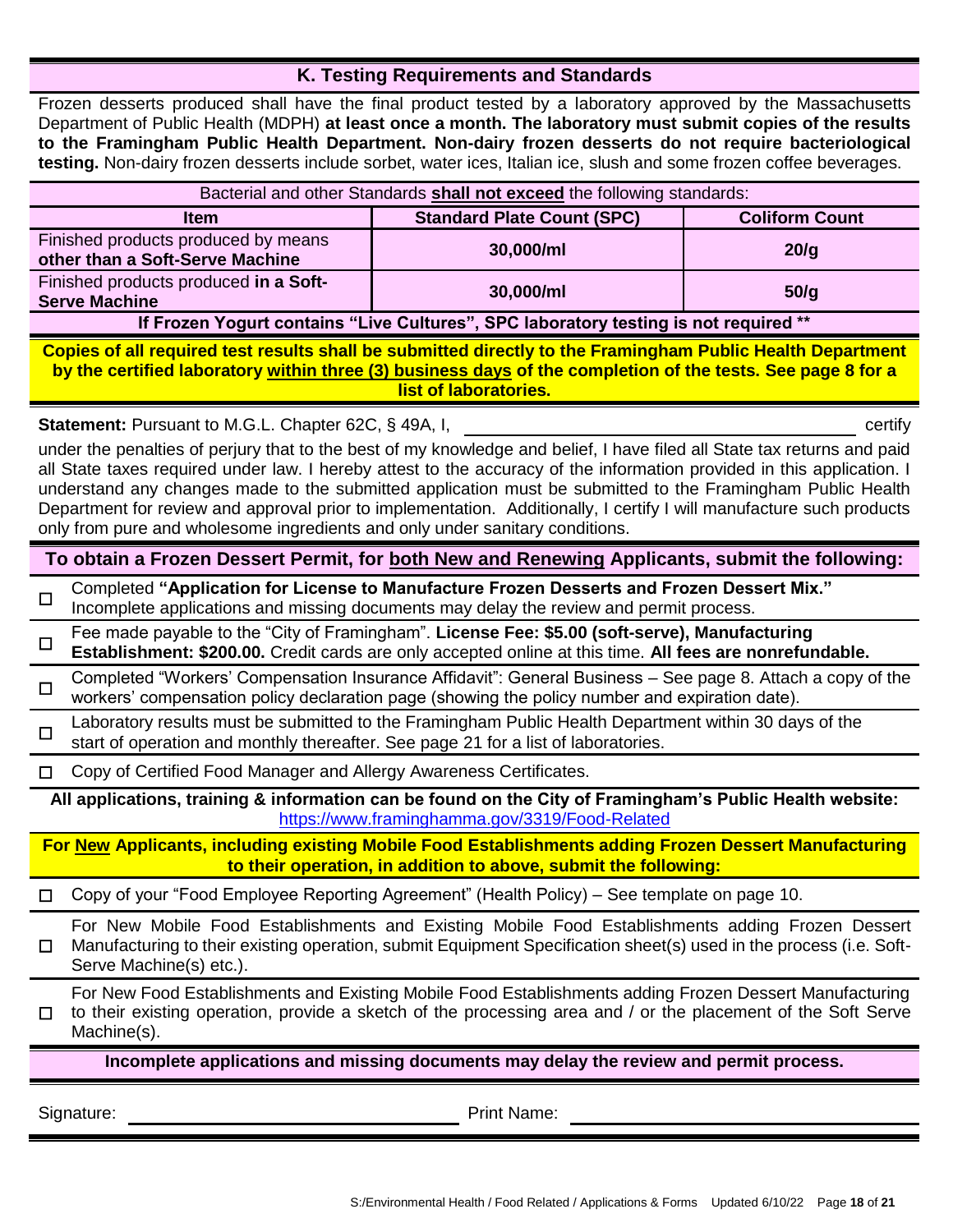| <b>For Official Use Only</b>                                                                                                                        |  |  |  |
|-----------------------------------------------------------------------------------------------------------------------------------------------------|--|--|--|
| $\Box$ Approved as submitted                                                                                                                        |  |  |  |
| $\Box$ Approved as submitted with the following condition(s):                                                                                       |  |  |  |
|                                                                                                                                                     |  |  |  |
|                                                                                                                                                     |  |  |  |
|                                                                                                                                                     |  |  |  |
|                                                                                                                                                     |  |  |  |
|                                                                                                                                                     |  |  |  |
| $\Box$ Disapproved as submitted – Reason(s): **                                                                                                     |  |  |  |
|                                                                                                                                                     |  |  |  |
|                                                                                                                                                     |  |  |  |
|                                                                                                                                                     |  |  |  |
|                                                                                                                                                     |  |  |  |
|                                                                                                                                                     |  |  |  |
|                                                                                                                                                     |  |  |  |
| ** Applicant can resubmit an updated application or provide additional information to address the<br>reason(s) why the application was disapproved. |  |  |  |
| Reviewed By: Title: Public Health Inspector<br>Date Reviewed:                                                                                       |  |  |  |
| Date Permit was Issued:                                                                                                                             |  |  |  |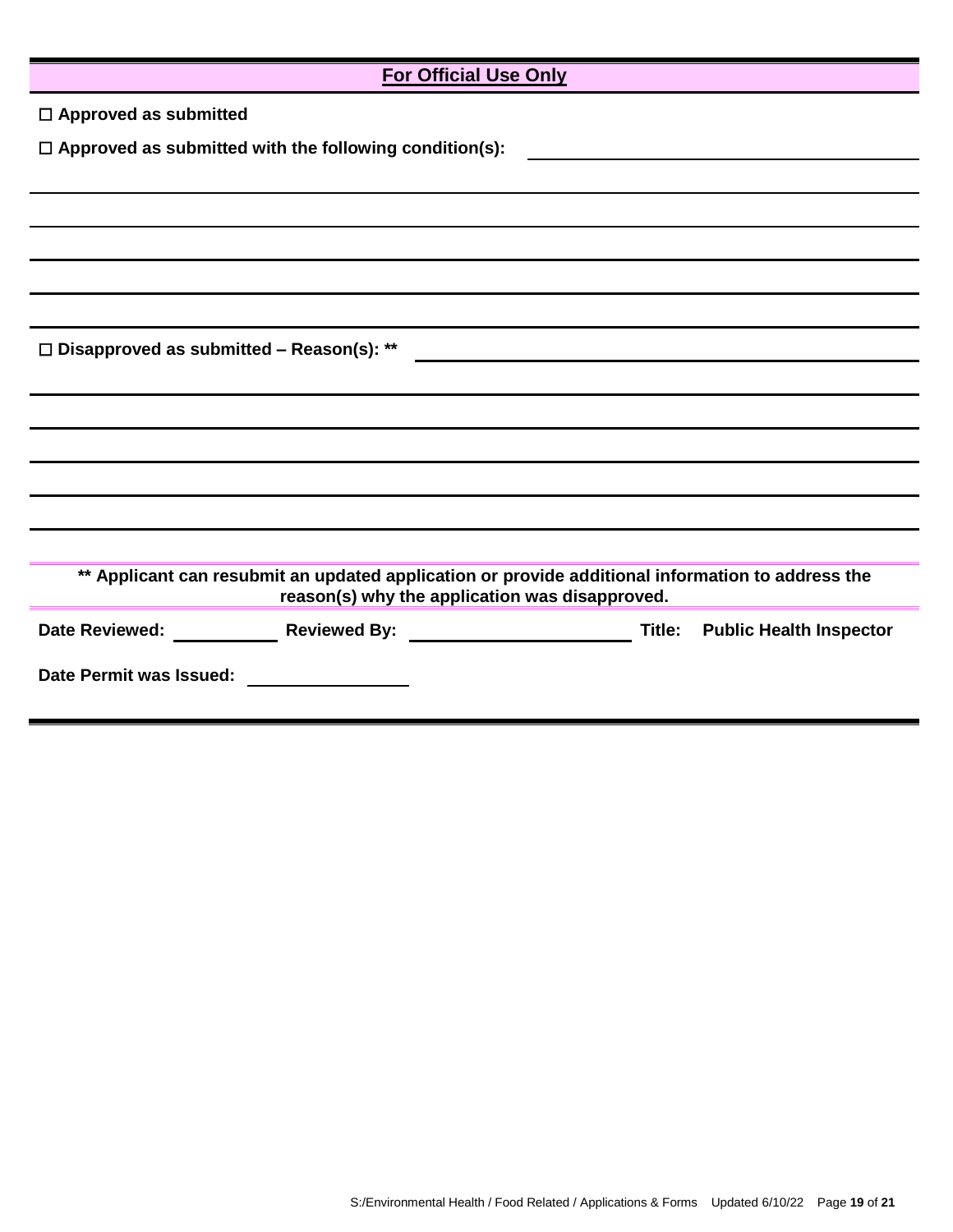| <b>Framingham Ice Cream Vendor Truck Requirements</b><br>Do not submit - Keep for your records                                                                                                                |  |  |  |
|---------------------------------------------------------------------------------------------------------------------------------------------------------------------------------------------------------------|--|--|--|
| Framingham Hawker / Peddler License Required?                                                                                                                                                                 |  |  |  |
| No (provided truck operator is duly licensed by the<br>Commonwealth of Massachusetts Division of Standards<br>under G.L. c. 101 and the Framingham Board of Health)                                           |  |  |  |
| No (provided truck operator is duly licensed by the<br>Commonwealth of Massachusetts Division of Standards<br>under G.L. c. 101 and the Framingham Board of Health)                                           |  |  |  |
| No (provided truck operator is duly licensed by the<br>Commonwealth of Massachusetts Division of Standards<br>under G.L. c. 101 and the Framingham Board of Health)                                           |  |  |  |
| No (provided truck operator is duly licensed by the<br>Commonwealth of Massachusetts Division of Standards<br>under G.L. c. 101 and the Framingham Board of Health)                                           |  |  |  |
| <b>Yes</b>                                                                                                                                                                                                    |  |  |  |
| No (provided that Ice Cream Truck Vendor participates as<br>a pre-arranged vendor and remains stationary at such<br>event location, and vendor/truck operator otherwise is duly<br>licensed by State and BOH) |  |  |  |
| <b>Notes</b>                                                                                                                                                                                                  |  |  |  |
| Ice Cream Truck is defined as any motor vehicle used for selling, displaying or offering to sell ice cream.                                                                                                   |  |  |  |
| All permits must be conspicuously displayed and clearly visible on the windshield of any ice cream truck.                                                                                                     |  |  |  |
| Ice Cream is defined as any frozen dairy or frozen water-based food product.                                                                                                                                  |  |  |  |
|                                                                                                                                                                                                               |  |  |  |

Ice Cream Truck Vending is defined as the selling, displaying or offering to sell ice cream or any other prepackaged food product from an ice cream truck.